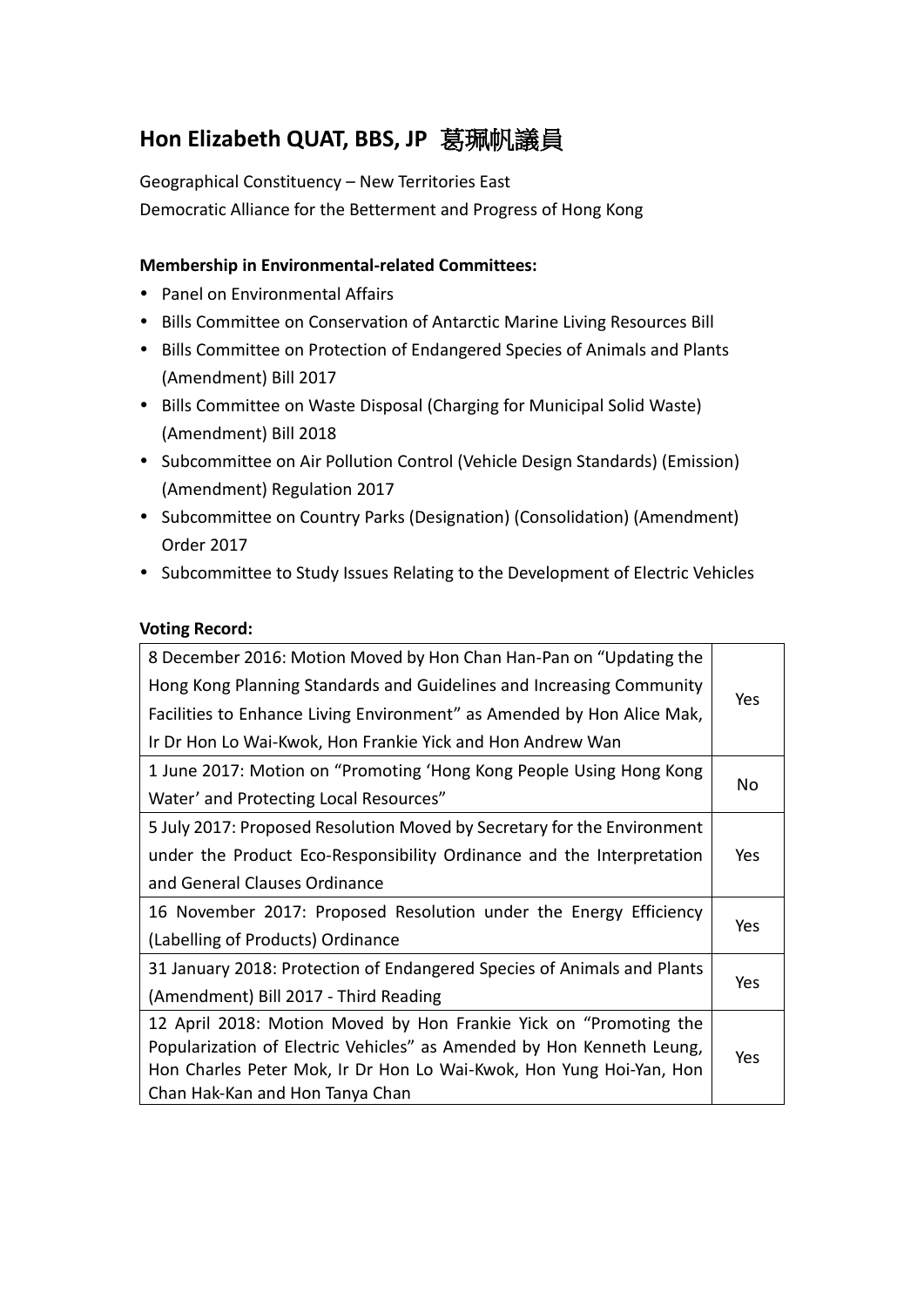## **Panel on Environmental Affairs Attendance:**



## **Comments Made in Environmental-related Committees:**

Panel on Environmental Affairs

| 20161128 | 33. Pointing out that some social enterprises had received      | Waste       |
|----------|-----------------------------------------------------------------|-------------|
|          | support under the Environment and Conservation Fund             |             |
|          | ("ECF") to manufacture recycled products, Ms Elizabeth QUAT     |             |
|          | also asked if the Administration would provide support under    |             |
|          | the Fund to social enterprises in marketing such products       |             |
|          | locally or opening up overseas markets for these products.      |             |
| 20170123 | 16. The Chairman and Ms Elizabeth QUAT asked if the             | Climate     |
|          | would<br>make reference<br>Administration<br>to<br>overseas     |             |
|          | experiences to promote installation of photovoltaic ("PV")      |             |
|          | systems for electricity generation at suitable sites/buildings. |             |
| 20170123 | 19. Ms Elizabeth QUAT asked about the implementation            | Climate     |
|          | details of developing Hong Kong into a sponge city and a        |             |
|          | smart city under the "Hong Kong's Climate Action Plan           |             |
|          | 2030+". She also queried the absence of measures to tackle      |             |
|          | light pollution in CE's 2017 Policy Address.                    |             |
| 20170123 | 38. Ms Elizabeth QUAT and Dr CHIANG Lai-wan considered          | <b>Misc</b> |
|          | that publicity, education and public engagement should form     |             |
|          | an integral part in all environmental and conservation          |             |
|          | strategies.                                                     |             |
| 20170327 | 6. Mr CHAN Hak-kan, Mr LEUNG Che-cheung, Mr Kenneth             | Waste       |
|          | LEUNG, Mr KWOK Wai-keung, Ms Elizabeth QUAT, Mr Martin          |             |
|          | LIAO, Mr Andrew WAN, Mr CHU Hoi-dick, Mr HO Kai-ming and        |             |
|          | Mr Kenneth LAU expressed support in principle for the           |             |
|          | proposed quantity-based MSW charging.                           |             |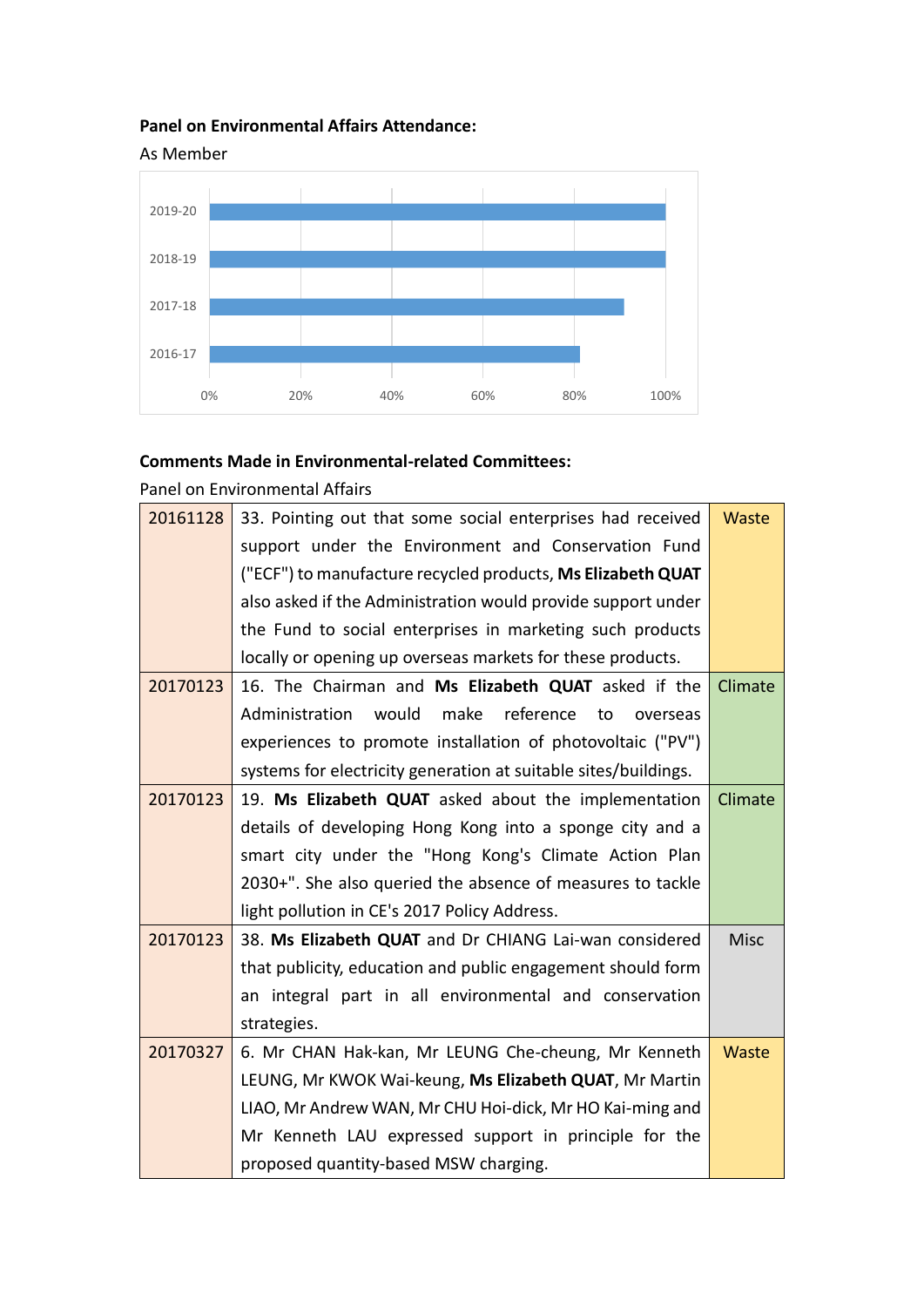| 20170327 | 11. Ms Elizabeth QUAT opined that the Administration should    | Waste        |
|----------|----------------------------------------------------------------|--------------|
|          | adopt a carrot and stick approach by offering incentives to    |              |
|          | individual households in the form of MSW charge rebates        |              |
|          | based on the amount of waste reduced while collecting the      |              |
|          | MSW charges. This would enhance public acceptability of the    |              |
|          | charging scheme. Mr Tommy CHEUNG and Mr SHIU Ka-fai            |              |
|          | shared similar views. Referring to the practice of Seoul which |              |
|          | tracked garbage disposal and waste recycling by individual     |              |
|          | households, and offered rebates through reductions in          |              |
|          | electricity and/or water charges for eligible households, Ms   |              |
|          | <b>QUAT</b> enquired whether the Administration would consider |              |
|          | providing similar initiatives in Hong Kong.                    |              |
| 20170424 | 12. Ms Elizabeth QUAT indicated that she had no objection to   | <b>Waste</b> |
|          | the proposed manpower arrangements but expressed               |              |
|          | concern about the effectiveness of the waste reduction and     |              |
|          | recycling work undertaken by WRD. In particular, she noted     |              |
|          | that the amount of waste plastics recovered and recycled had   |              |
|          | dropped significantly from 2013 to 2015 while the amount of    |              |
|          | waste plastics disposed of at landfills during the same period |              |
|          | had increased.                                                 |              |
| 20170529 | 12. Mr HUI Chi-fung and Ms Elizabeth QUAT opined that the      | <b>Waste</b> |
|          | MSW charges collected should be ploughed back to an            |              |
|          | account designated for initiatives related<br>to<br>waste      |              |
|          | recycling. Ms QUAT<br>and<br>urged<br>the<br>management        |              |
|          | Administration to enhance efforts in promoting waste           |              |
|          | reduction at source and recycling of waste.                    |              |
| 20170529 | 19. The Deputy Chairman and Ms Elizabeth QUAT enquired         | Waste        |
|          | about the possible difficulties encountered in taking          |              |
|          | enforcement actions in future against non-compliances with     |              |
|          | the requirements under MSW charging, and the relevant          |              |
|          | enforcement measures to be taken by the Administration to      |              |
|          | overcome those difficulties.                                   |              |
| 20170626 | 17. Mr HUI Chi-fung, Ms Elizabeth QUAT and the Chairman        | Climate      |
|          | enquired about the measures to be taken by the                 |              |
|          | Administration to assist owners of residential and commercial  |              |
|          | buildings and village houses in installing equipment for       |              |
|          | converting solar energy into electricity. Ms QUAT and the      |              |
|          | Chairman enquired about inter-departmental cooperative         |              |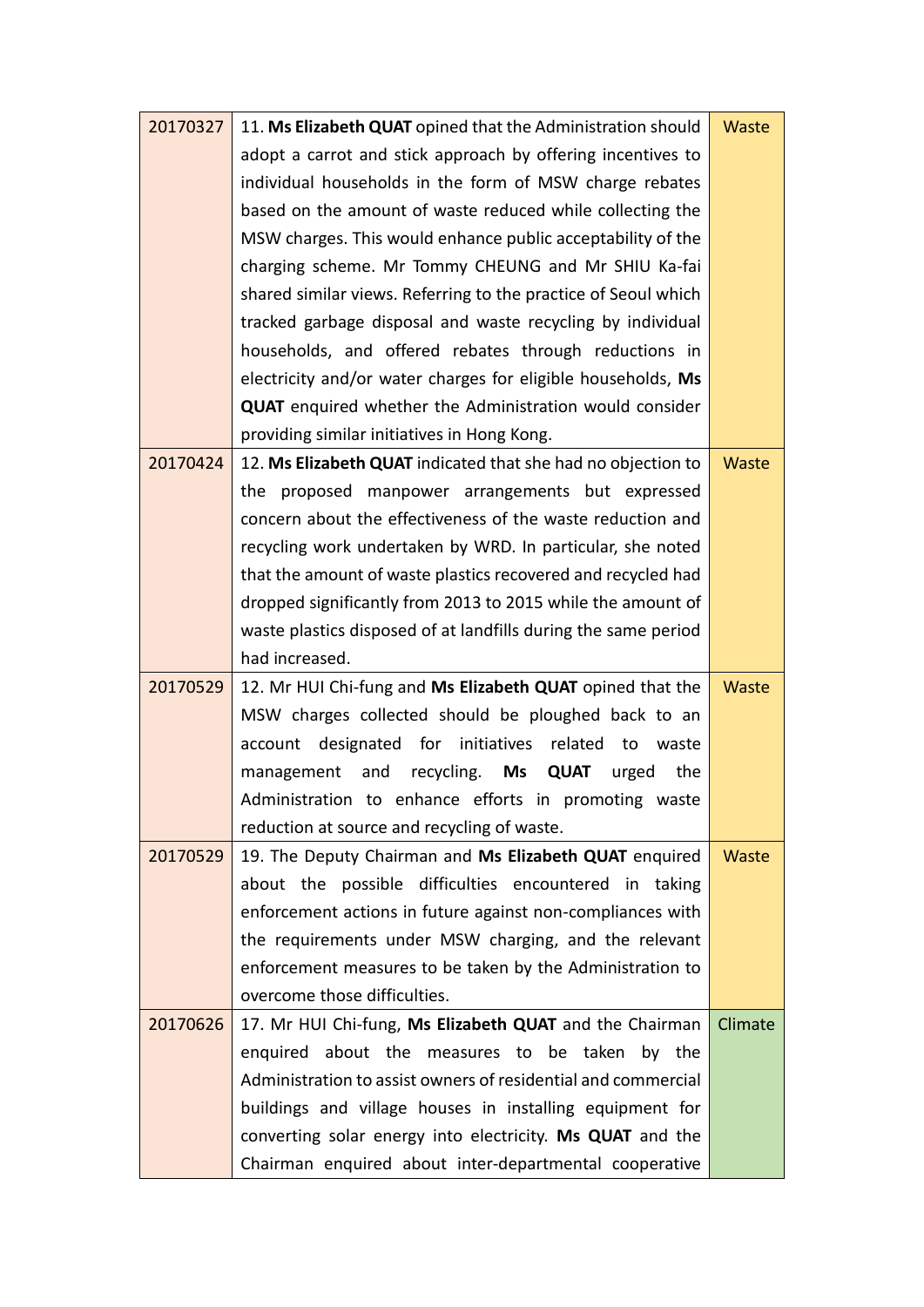|          | measures to streamline the procedures for installation of          |              |
|----------|--------------------------------------------------------------------|--------------|
|          | solar power equipment by the public, and other measures to         |              |
|          | promote the installation and use of solar power systems at         |              |
|          | residential and commercial buildings on a district basis for       |              |
|          | selfgeneration of power supply.                                    |              |
| 20171012 | 12a. Measures to assist the recycling industry to meet the         | <b>Waste</b> |
|          | Mainland's tightened requirements for import recyclables: In       |              |
|          | connection with the Implementation Plan on Advancing               |              |
|          | Reform of the Administration System on Import of Solid             |              |
|          | Wastes through Prohibiting Import of Foreign Rubbish               |              |
|          | promulgated in July 2017 whereby the Mainland authorities          |              |
|          | would phase in more stringent requirements on the import of        |              |
|          | recyclables, Dr CHIANG Lai-wan, Ms Elizabeth QUAT and the          |              |
|          | Deputy Chairman urged that the Administration should               |              |
|          | explore measures to assist the recycling industry as local         |              |
|          | recyclables might not have sufficient market outlets if other      |              |
|          | countries were also tightening up their national standards for     |              |
|          | imported waste in future.                                          |              |
| 20171012 | 12e. Use of electric vehicles in Hong Kong - Mr HUI Chi-fung,      | Air          |
|          | Ms Elizabeth QUAT, Mr CHAN Hak-kan and Mr Frankie YICK             |              |
|          | proposed to discuss policies and measures in this regard,          |              |
|          | including the provision of battery charging facilities for         |              |
|          | electric vehicles, and whether there were plans to phase out       |              |
|          | conventional vehicles in the long run in view of the               |              |
|          | development overseas.                                              |              |
| 20171030 | 16. Ms Elizabeth QUAT and Mr CHU Hoi-dick enquired                 | Air          |
|          | whether any target year had been set for phasing out the use       |              |
|          | of conventional vehicles. Ms QUAT expressed concern about          |              |
|          | the reduction in concession of FRT for electric private cars had   |              |
|          | driven owners to purchase diesel private cars instead. She and     |              |
|          | Mr HUI Chi-fung enquired whether the administration would          |              |
|          | re-instate full waiver of FRT for electric private cars or provide |              |
|          | other tax incentives for purchasing EVs.                           |              |
| 20171127 | 24. Pointing out that the huge quantities of waste paper piled     | <b>Waste</b> |
|          | up on the street as a result of the incident had caused            |              |
|          | environmental hygiene problems and also affected the               |              |
|          | property management companies, cleaning and transport              |              |
|          | companies, Ms Elizabeth QUAT expressed grave concern that          |              |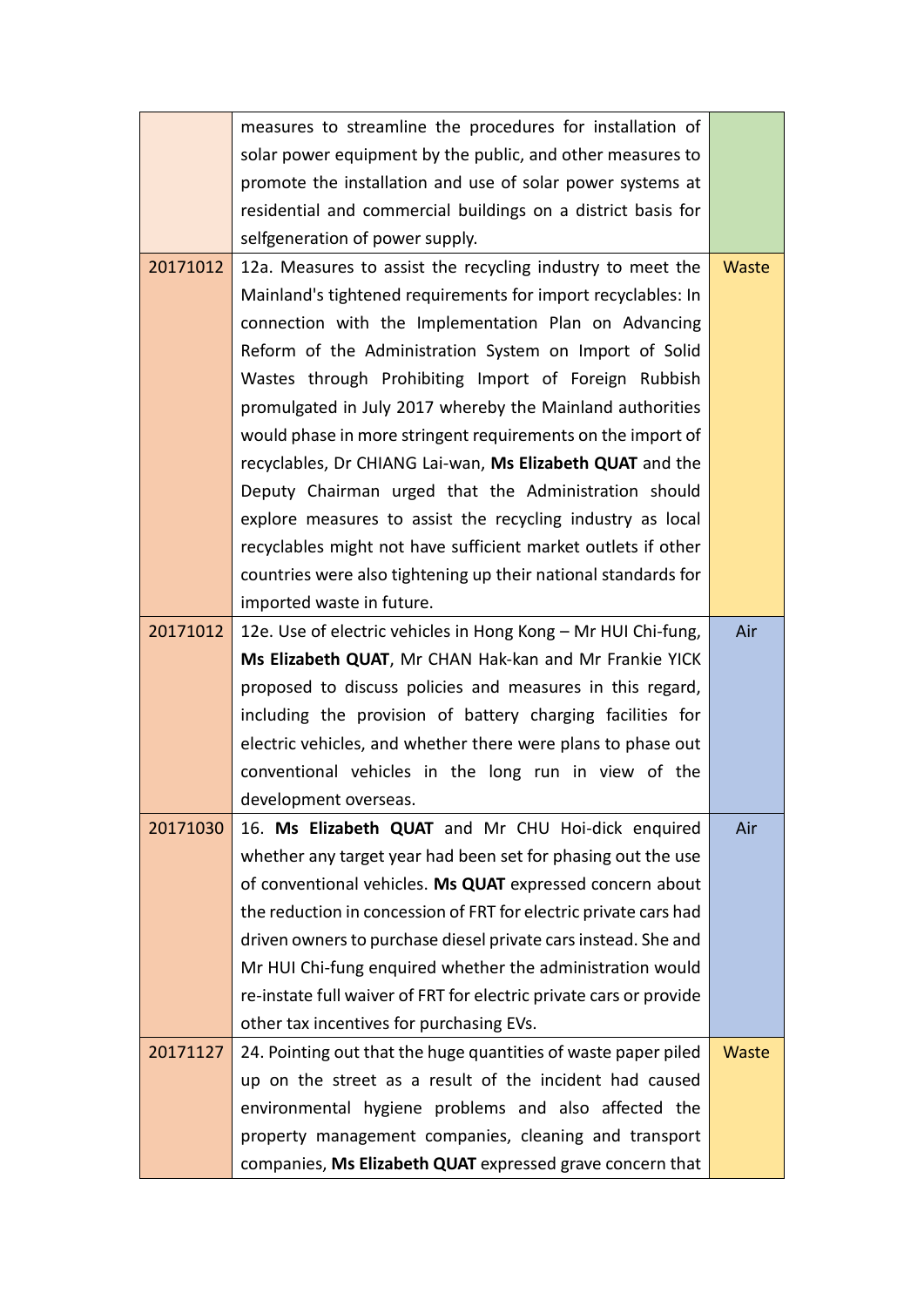|          | some waste paper recyclers had already indicated that they          |              |
|----------|---------------------------------------------------------------------|--------------|
|          | might have to close down because of the Mainland's                  |              |
|          | tightening requirements for import recyclables in early 2018.       |              |
|          | In this connection, she urged the Administration to devise          |              |
|          | appropriate contingency measures to assist the relevant             |              |
|          | sectors to prevent the recurrence of similar incident.              |              |
| 20171127 | 31. Mr CHAN Hak-kan and Ms Elizabeth QUAT expressed                 | Waste        |
|          | support for the Administration's proposed approach of               |              |
|          | incubating a local manufacturing industry using recycled            |              |
|          | materials. Ms QUAT enquired about the Administration's plan         |              |
|          | in this regard, including providing incentives to attract           |              |
|          | investment, profit projections and sustainability of such           |              |
|          | business.                                                           |              |
| 20171127 | 34. To enhance the sale of products manufactured from               | <b>Waste</b> |
|          | recycled materials by local recyclers, Mr CHAN Hak-kan and          |              |
|          | Ms Elizabeth QUAT suggested that the Administration should          |              |
|          | take the lead in purchasing products manufactured from              |              |
|          | recycled materials.                                                 |              |
| 20171219 | 12. Ms Elizabeth QUAT enquired whether particular emphasis          | <b>Waste</b> |
|          | would be given to provide specific targets on waste reduction       |              |
|          | and recycling rates of waste paper and plastics in the course       |              |
|          | of the Administration's publicity drive. She said that many         |              |
|          | people were gravely concerned that the recyclables collected        |              |
|          | through the three-colour bins would eventually end up in            |              |
|          | landfills. She further said that despite the efforts made by her    |              |
|          | and the nongovernmental organizations in promoting the              |              |
|          | recycling of glass bottles in the local district, the relevant      |              |
|          | project ceased to receive funding support from the                  |              |
|          | Environment and Conservation Fund ("ECF") owing to the              |              |
|          | rigid policy of ECF.                                                |              |
| 20171219 | 19. Whilst indicating support for the proposal, Ms Elizabeth        | <b>Misc</b>  |
|          | <b>QUAT</b> enquired whether the countryside revitalization efforts |              |
|          | would also aim to encourage some villagers to move back to          |              |
|          | their local villages to support development (e.g. tourism) in       |              |
|          | the village. She said that different villages had their historical  |              |
|          | uniqueness and cultural characteristics, and enquired               |              |
|          | whether only sites with ecological/conservation value would         |              |
|          | fall within the scope of work of CCO.                               |              |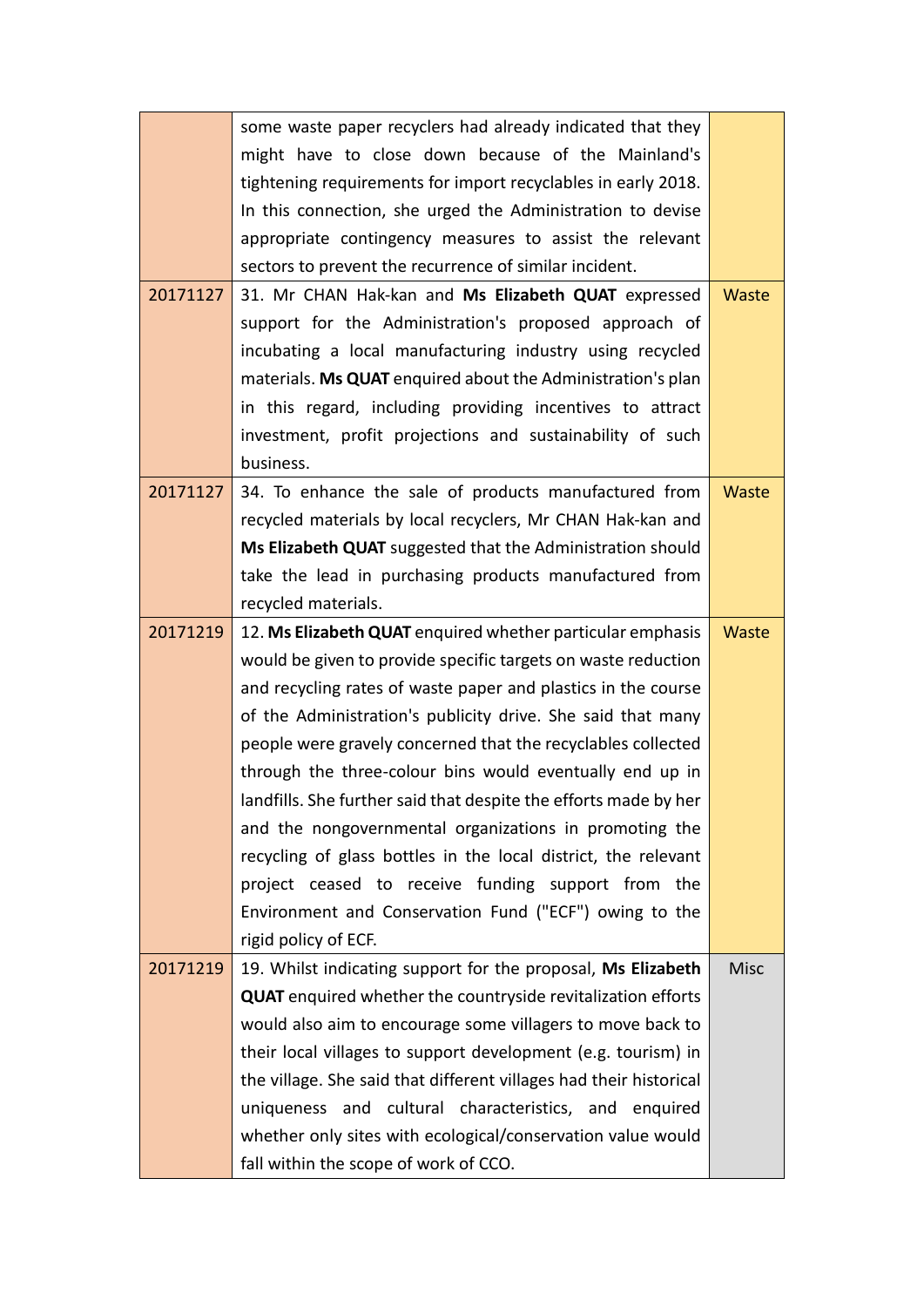| 20171219 | 21. Ms Elizabeth QUAT further pointed out that while Mui Tsz     | <b>Misc</b> |
|----------|------------------------------------------------------------------|-------------|
|          | Lam Village was close to the town centre of Ma On Shan, the      |             |
|          | lack of potable water supply and emergency passageway for        |             |
|          | vehicular use had hindered its development. In this              |             |
|          | connection, she asked whether requests for improvement           |             |
|          | works such as water infrastructure would fall within the scope   |             |
|          | of work of CCO, and the criteria adopted by CCO in its           |             |
|          | consideration of relevant funding applications.                  |             |
| 20171219 | 30. Noting the close proximity of the Ma Wan Fish Culture        | Water       |
|          | Zones to SCISTW, Ms Elizabeth QUAT and Mr CHAN Han-pan           |             |
|          | enquired whether the fish culture zones would be adversely       |             |
|          | affected by the potential impact on water quality during the     |             |
|          | sewage bypass on five occasions, resulting in large scale fish   |             |
|          | kill incidents and if so, whether the fishermen being affected   |             |
|          | would be accorded with compensation.                             |             |
| 20171219 | 37. Ms Elizabeth QUAT said that while the Administration had     | Water       |
|          | been advocating significant water quality improvement of         |             |
|          | Shing Mun River and Tolo Harbour, regular reports were           |             |
|          | received from nearby residents on odour problems and fish        |             |
|          | kill incidents in Shing Mun River and Tolo Harbour. Noting the   |             |
|          | presence of a number of unsewered villages in Sha Tin where      |             |
|          | untreated sewage was discharged directly into Shing Mun          |             |
|          | River, Ms QUAT enquired about the progress of sewerage           |             |
|          | project works in those villages which had been agreed by the     |             |
|          | Sha Tin DC but were pending funding approval. She also           |             |
|          | enquired about additional measures to be taken by the            |             |
|          | Administration to further improve the water quality of Shing     |             |
|          | Mun River and Tolo Harbour.                                      |             |
| 20180226 | 4. In the light of the Government's existing measure of          | Air         |
|          | capping the first registration tax ("FRT") concession for        |             |
|          | electric private cars ("e-PCs") at \$97,500 from 1 April 2017 to |             |
|          | 31 March 2018, instead of granting a full waiver as in previous  |             |
|          | years, Ir Dr LO Wai-kwok, Ms Elizabeth QUAT, Mr Steven HO        |             |
|          | and Mr HUI Chi-fung sought clarification whether it remained     |             |
|          | a policy of the Government to promote the use of electric        |             |
|          | vehicles ("EVs") and if so, the objectives of the policy. These  |             |
|          | members also urged the                                           |             |
|          | Administration to set a timetable and relevant targets for the   |             |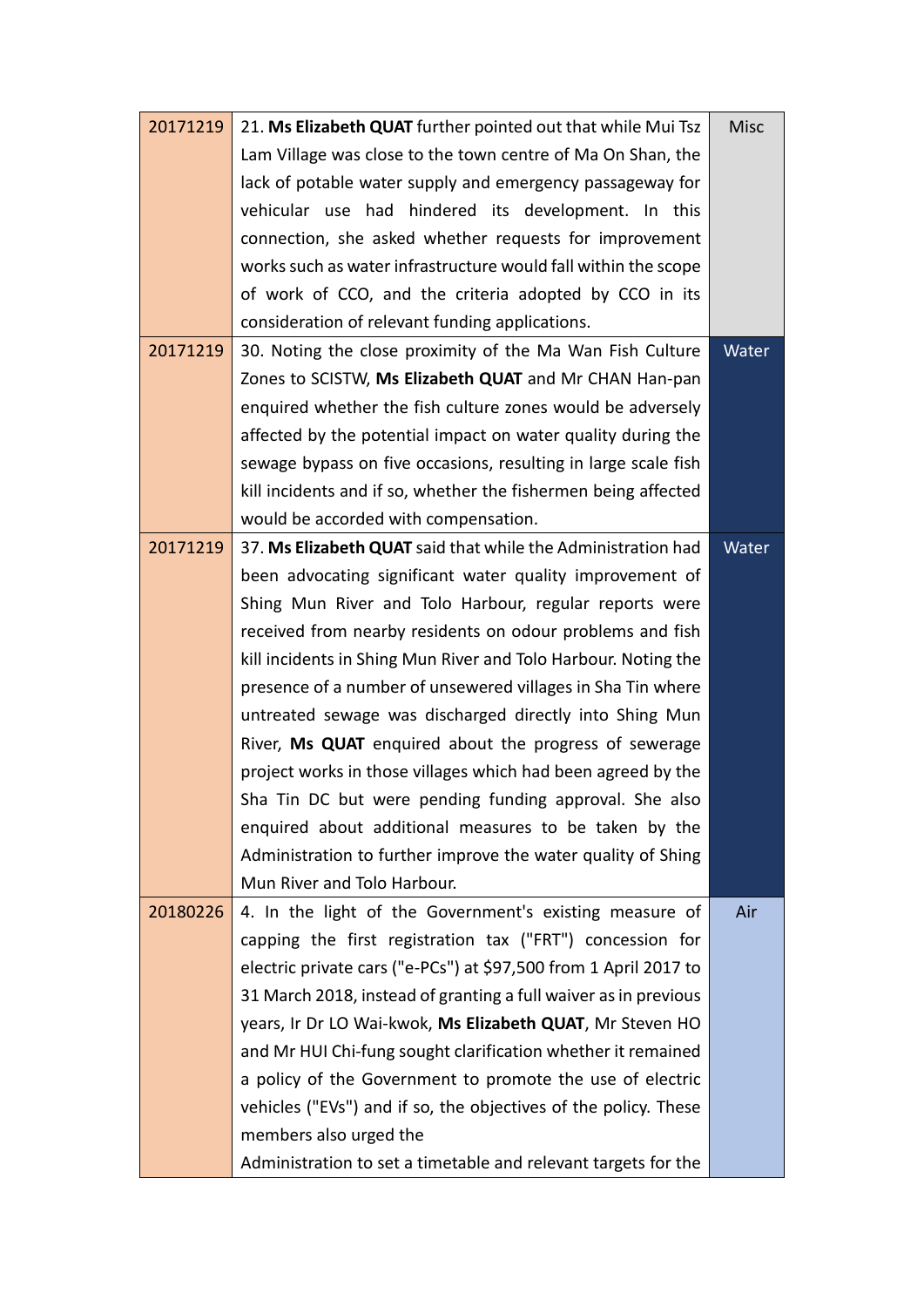|          | replacement of conventional private cars running on fossil      |              |
|----------|-----------------------------------------------------------------|--------------|
|          | fuels by e-PCs.                                                 |              |
| 20180226 | 6. Ir Dr LO Wai-kwok, Ms Elizabeth QUAT, Mr LEUNG Yiu-          | Air          |
|          | chung, Mr Steven HO and Mr HUI Chi-fung expressed               |              |
|          | dissatisfaction that the number of newly registered e-PCs had   |              |
|          | declined drastically after reduction of the FRT concessions for |              |
|          | e-PCs.                                                          |              |
| 20180226 | 7. Ir Dr LO Wai-kwok, Ms Elizabeth QUAT and Mr HUI Chi-fung     | Air          |
|          | further enquired whether the Administration would consider      |              |
|          | implementing a "one-for-one replacement" scheme to allow        |              |
|          | a person who bought a new e-PC/clean energy vehicle and         |              |
|          | scrapped an existing self-owned private car to enjoy a higher   |              |
|          | FRT concession for the e-PC/clean energy vehicle concerned.     |              |
| 20180226 | 15. The Chairman, Mr Frankie YICK, Ms Elizabeth QUAT, Mr        | Air          |
|          | LEUNG Yiu-chung, Mr Steven HO and Mr HUI Chi-fung called        |              |
|          | on ENB to collaborate with relevant B/Ds (e.g. Home Affairs     |              |
|          | Bureau) to offer more assistance to current/prospective EV      |              |
|          | owners in installing EV chargers in existing buildings; offer   |              |
|          | assistance and incentives to owners' corporations to draw       |              |
|          | their support for installing EV chargers on their premises; and |              |
|          | set a timetable for the development of the EV charging          |              |
|          | network, including both public and private chargers.            |              |
| 20180719 | 9. Mr CHAN Hak-kan and Ms Elizabeth QUAT requested the          | Waste        |
|          | Administration to consider earmarking part/all of the           |              |
|          | proceeds from the levy for supporting the development of the    |              |
|          | local recycling industry on the basis of "dedicated fund for    |              |
|          | dedicated use".                                                 |              |
| 20180719 | 13. Mr CHAN Hak-kan and Ms Elizabeth QUAT said that they        | <b>Waste</b> |
|          | supported the recycling of glass containers for gainful reuse   |              |
|          | in principle. However, they were concerned whether there        |              |
|          | would be sufficient outlets for the recycled glass materials    |              |
|          | and products. In particular, they questioned the feasibility of |              |
|          | using the recycled materials as fill materials, given that the  |              |
|          | supply of other fill materials generated in Hong Kong had       |              |
|          | already exceeded local demand. Ms QUAT further asked            |              |
|          | about the incentives, if any, for [glass management             |              |
|          | contractors] to identify more outlets for the recycled          |              |
|          | materials and products.                                         |              |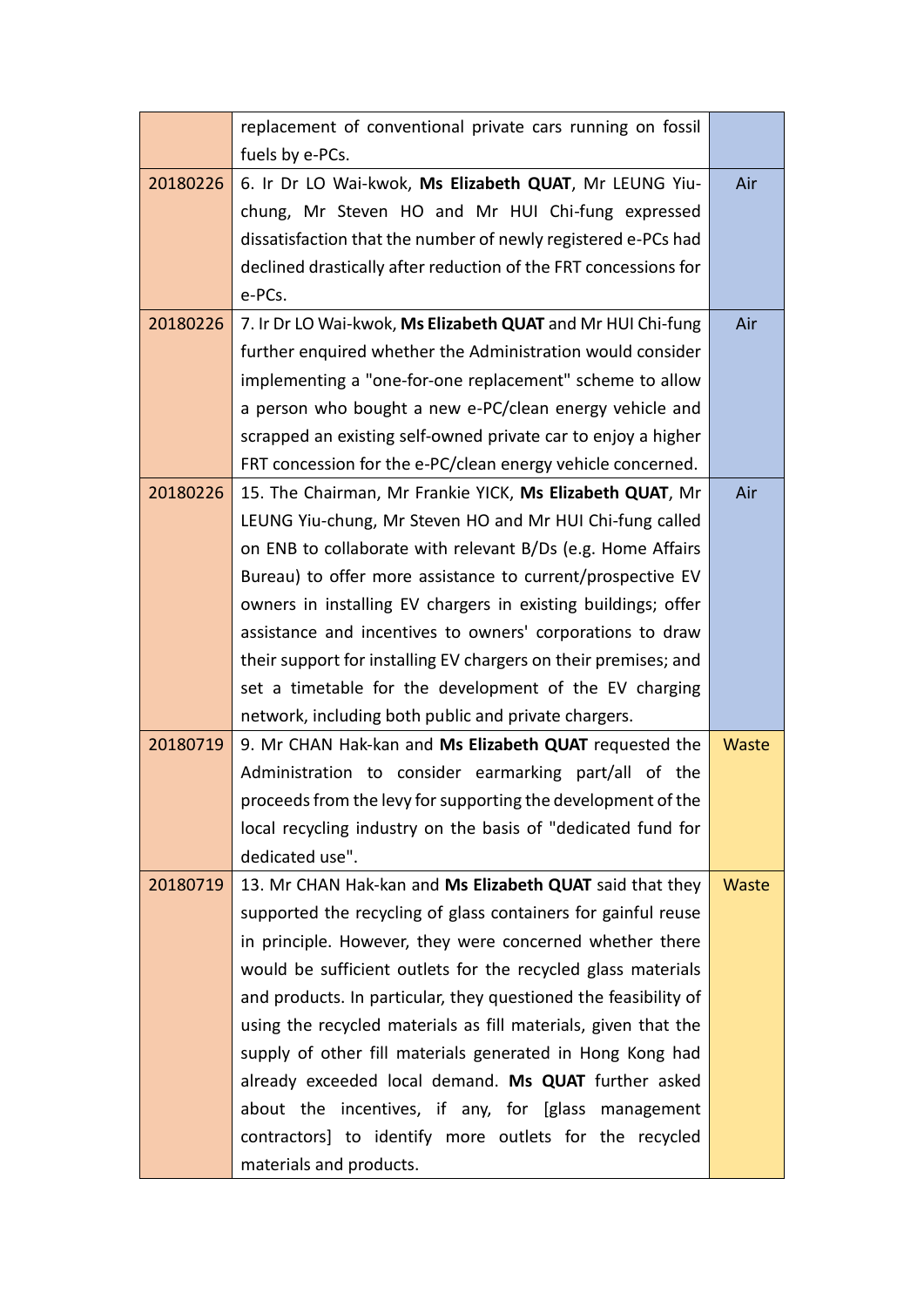| 20180719 | 37. Ms Elizabeth QUAT said that it was costly to construct                                                                            | Waste       |
|----------|---------------------------------------------------------------------------------------------------------------------------------------|-------------|
|          | [Organic Resources Recovery Centre Phase 2] at the                                                                                    |             |
|          | estimated price of about \$2.5 billion but she did not object to                                                                      |             |
|          | the proposal since there was no better means of recycling                                                                             |             |
|          | food waste on a large scale.                                                                                                          |             |
| 20180719 | 45. Mr CHAN Hak-kan and Ms Elizabeth QUAT questioned                                                                                  | Waste       |
|          | whether the 16 500 tonnes of compost produced by [Organic                                                                             |             |
|          | Resources Recovery Centre Phase 1] and [Organic Resources                                                                             |             |
|          | Recovery Centre Phase 2] annually could be fully absorbed by                                                                          |             |
|          | local uses. They urged the Administration to diversify the                                                                            |             |
|          | outlets for recycled food waste, such as turning it into fish                                                                         |             |
|          | feed.                                                                                                                                 |             |
| 20180719 | 52. Given that the first two [organic resources recovery                                                                              | Waste       |
|          | centres] would only recycle food waste from the C&I sectors,                                                                          |             |
|          | Ms Elizabeth QUAT enquired when the Administration would                                                                              |             |
|          | start collecting and recycling domestic food waste on a large                                                                         |             |
|          | scale.                                                                                                                                |             |
| 20181011 | 7b. Ms Elizabeth QUAT suggested that the Administration                                                                               | Climate     |
|          | should brief members on the use of new technologies to                                                                                |             |
|          | combat climate change, thereby contributing to the                                                                                    |             |
|          | development of a "smart environment";                                                                                                 |             |
| 20181011 | 7c. Excessive external lighting and noise pollution: Ms                                                                               | <b>Misc</b> |
|          | Elizabeth QUAT and Ms Tanya CHAN suggested that issues                                                                                |             |
|          | related to the problem of excessive external lighting should                                                                          |             |
|          | be discussed in the 2018-2019 session;                                                                                                |             |
| 20181011 |                                                                                                                                       |             |
|          | 8a. Management of yard waste: Mr CHU Hoi-dick and Ms                                                                                  | Waste       |
|          | Elizabeth QUAT suggested that the Panel discuss the overall                                                                           |             |
|          | management of yard waste and measures to promote                                                                                      |             |
|          | reuse/recycling of such waste, including the contingency                                                                              |             |
|          | arrangements for fallen trees and branches caused by natural                                                                          |             |
|          | disasters;                                                                                                                            |             |
| 20181011 | 8b. Promoting the use of electric vehicles ("EVs"): Mr CHAN                                                                           | Air         |
|          | Hak-kan, Ms Tanya CHAN and Ms Elizabeth QUAT proposed                                                                                 |             |
|          | discussing this item in the 2018-2019 session. They suggested                                                                         |             |
|          | that the Administration should brief the Panel on the relevant                                                                        |             |
|          | policies and measures, the latest development in the                                                                                  |             |
|          | provision of ancillary facilities (such as charging facilities) for<br>EVs, and the Administration's long-term plan (if any) to phase |             |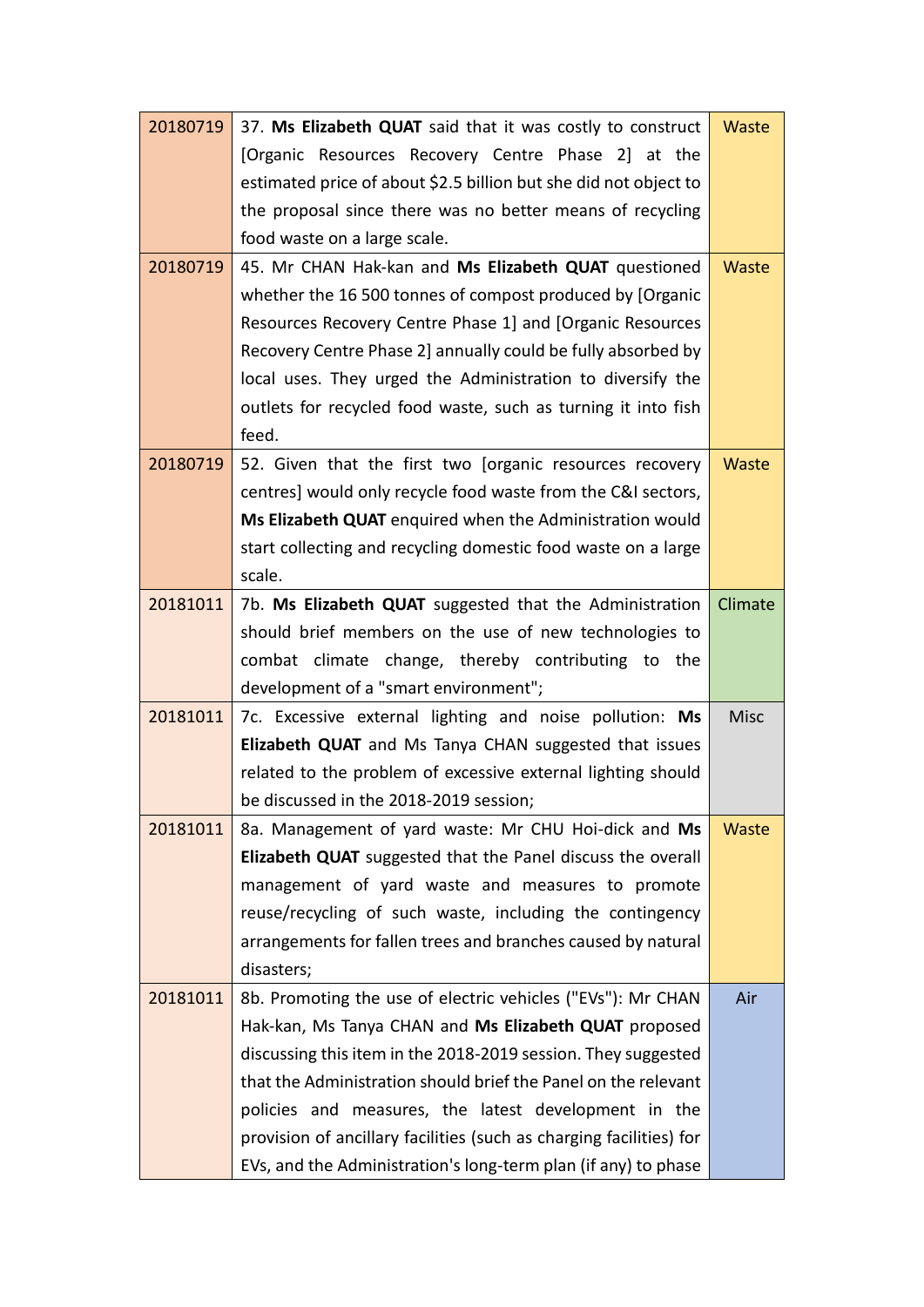|          | out conventional vehicles;                                       |              |
|----------|------------------------------------------------------------------|--------------|
| 20181126 | 33. Mr Steven HO and Ms Elizabeth QUAT commented that            | Waste        |
|          | some members of the public distrusted the Administration's       |              |
|          | capability in enforcing the regulatory requirements of MSW       |              |
|          | charging and preventing aggravation of fly-tipping. A case in    |              |
|          | point was the ineffectiveness of the enforcement actions         |              |
|          | against illegal disposal of construction waste. They said that   |              |
|          | the Democratic Alliance for the Betterment and Progress of       |              |
|          | Hong Kong had all along been advocating for the adoption of      |              |
|          | a "free-of-charge" arrangement in the initial phase of MSW       |              |
|          | charging, and the provision of rewards to better drive           |              |
|          | behavioural changes in reducing waste.                           |              |
| 20181126 | 48. Mr Steven HO and Ms Elizabeth QUAT sought elaboration        | <b>Waste</b> |
|          | on how the Administration would take enforcement actions         |              |
|          | against non-compliances, in particular in "three-nil buildings"  |              |
|          | (i.e. buildings without owners' corporations, residents'         |              |
|          | organizations or property management companies). Ms              |              |
|          | <b>QUAT</b> expressed concern about the possible environmental   |              |
|          | hygiene problems caused by fly-tipping of food waste.            |              |
| 20181219 | 11. Ms Elizabeth QUAT shared the above opinion concerning        | Air          |
|          | the [insufficient] financial incentive for e-PCs, and criticized |              |
|          | the lack of progress in upgrading public EV chargers to quick    |              |
|          | chargers. She asked about the policy direction and targets       |              |
|          | regarding the promotion of e-PCs.                                |              |
| 20181219 | 22. In addition, he and Ms Elizabeth QUAT suggested that the     | Air          |
|          | Administration should launch new initiatives expeditiously to    |              |
|          | encourage franchised bus companies to test out more electric     |              |
|          | bus models.                                                      |              |
| 20181219 | 40. Expressing concern about the poor ventilation and air        | Air          |
|          | quality of some semi-confined public transport interchanges      |              |
|          | ("PTIs"), Ms Elizabeth QUAT asked how the Administration         |              |
|          | would tackle the problem.                                        |              |
| 20190128 | 10. Mr CHAN Hak-kan, Ms Elizabeth QUAT and Mr Steven HO          | Air          |
|          | expressed the following views: (a) the Democratic Alliance for   |              |
|          | the Betterment and Progress of Hong Kong ("DAB") supported       |              |
|          | policies on promoting the use of green transport, including      |              |
|          | the relaxation of eligibility criteria under the "One-for-One    |              |
|          | Replacement" Scheme; (b) however, due to low participation       |              |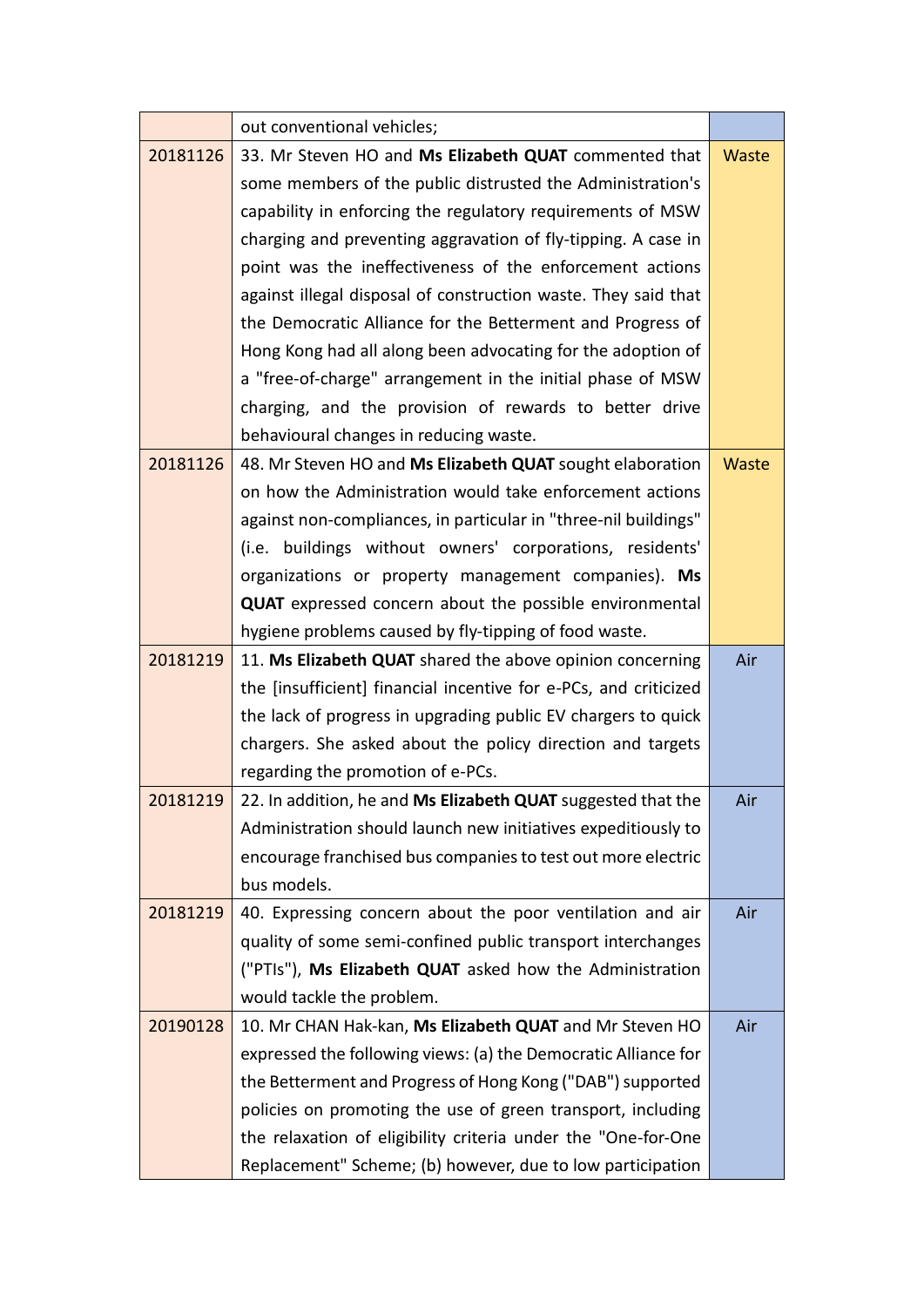|          | rate, the said scheme had been ineffective in promoting the       |       |
|----------|-------------------------------------------------------------------|-------|
|          | use of e-PCs; and (c) given that FRTs payable of many e-PC        |       |
|          | models on the market remained significantly higher than the       |       |
|          | current concession cap under the scheme (i.e. \$250,000),         |       |
|          | DAB considered that a higher FRT concession should be             |       |
|          | offered for e-PCs (say a uniform 50% waiver for FRT in excess     |       |
|          | of the current concession cap) in order to encourage more PC      |       |
|          | owners to switch to e-PCs, especially those who would not         |       |
|          | choose mass-market e-PC models due to<br>personal                 |       |
|          | preferences.                                                      |       |
| 20190128 | 16. Ir Dr LO Wai-kwok and Ms Elizabeth QUAT expressed             | Air   |
|          | disappointment about the small number of licensed [e-             |       |
|          | commercial vehicles] and considered that the Administration       |       |
|          | should set a clear target in this regard.                         |       |
| 20190128 | 25. Ms Elizabeth QUAT also called on the Administration to        | Air   |
|          | ensure a sufficient supply of public EV charging facilities.      |       |
| 20190128 | 31. Ms Elizabeth QUAT suggested that the Administration           | Air   |
|          | should offer one-stop service to building owners, property        |       |
|          | management companies and owners' corporations to support          |       |
|          | the installation of EV charging facilities in existing buildings; |       |
|          | and implement more facilitation measures such as relaxation       |       |
|          | of plot ratio to enable the installation of additional equipment  |       |
|          | for increasing a building's power supply, as well as a subsidy    |       |
|          | scheme for relevant modification works carried out in             |       |
|          | buildings.                                                        |       |
| 20190128 | 37. Ms Elizabeth QUAT suggested that the Administration           | Waste |
|          | should formulate policies on promoting the local recycling        |       |
|          | and reuse of EV batteries.                                        |       |
| 20190429 | 18. Ms Elizabeth QUAT, Mr CHAN Hak-kan, Mr Kenneth LAU            | Waste |
|          | and Mr Kenneth LEUNG welcomed the proposed introduction           |       |
|          | of further enhancement measures to the Recycling Fund.            |       |
| 20190429 | 30. Ms Elizabeth QUAT relayed the concerns of some                | Waste |
|          | recyclers that the application and reporting procedures of the    |       |
|          | Recycling Fund were too complicated, and urged the                |       |
|          | Administration to continue to maintain close communications       |       |
|          | with the recycling industry and put in place timely support       |       |
|          | measures whenever necessary. She suggested that RFAC              |       |
|          | should introduce new solicitation themes targeting at certain     |       |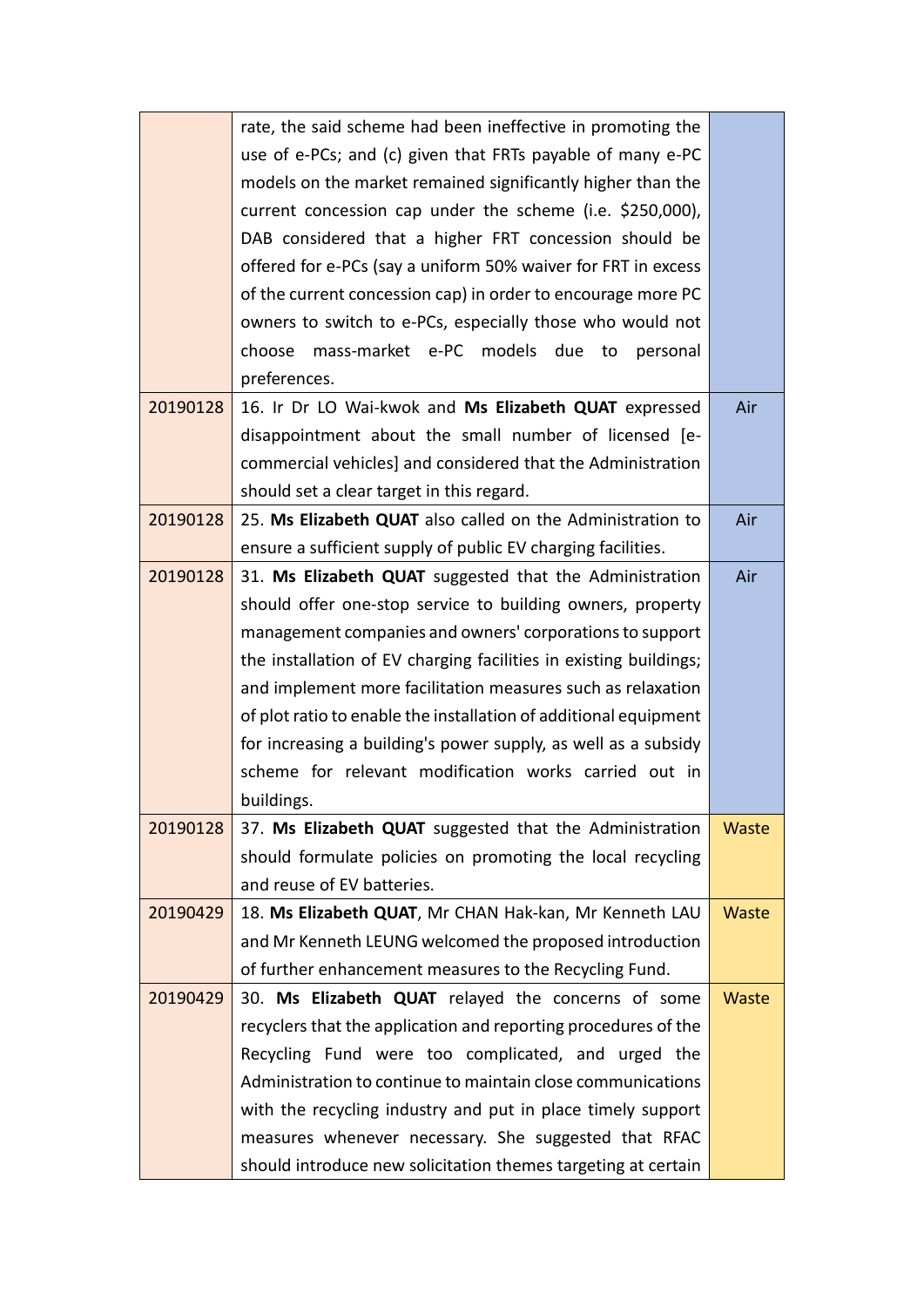|          | types of recyclables that had not yet been covered by any         |         |
|----------|-------------------------------------------------------------------|---------|
|          | approved projects. Furthermore, she enquired whether the          |         |
|          | Administration would consider subsidizing, through the            |         |
|          | Recycling Fund, the provision of rewards to the public by         |         |
|          | recyclers to facilitate the collection of recyclables.            |         |
| 20190527 | 22. Ms Elizabeth QUAT noted that the Administration had           | Climate |
|          | promulgated the Green Data Centre Practices to B/Ds. As           |         |
|          | green data centre systems/facilities could be expensive           |         |
|          | upfront, she asked if the Administration would provide any        |         |
|          | incentives to encourage private operators to adopt green data     |         |
|          | centre practices                                                  |         |
| 20190527 | 24. While commending on the Administration's continued            | Climate |
|          | efforts in implementing various measures to promote EE&C          |         |
|          | and RE, Ms Elizabeth QUAT considered the progress rather          |         |
|          | slow, such as in the retrofitting of light emitting diode ("LED") |         |
|          | lighting systems.                                                 |         |
| 20190527 | 26. Mr Jeremy TAM and Ms Elizabeth QUAT urged the                 | Air     |
|          | Administration to strengthen the promotion of wider use of        |         |
|          | electric vehicles ("EVs") by expanding the EV charging            |         |
|          | network. Ms QUAT considered that the Administration could         |         |
|          | make reference to overseas experiences in setting up              |         |
|          | dedicated EV charging lanes (i.e. with embedded EV chargers)      |         |
|          | so that EVs could recharge wirelessly while they were driven      |         |
|          | along the lanes.                                                  |         |
| 20191028 | 4. Ms Elizabeth QUAT said that she was supportive of the          | Air     |
|          | Administration's plan to launch a \$2 billion pilot scheme to     |         |
|          | subsidize the installation of electric vehicle ("EV") charging-   |         |
|          | enabling infrastructure in car parks of existing private          |         |
|          | residential buildings. However, she was concerned that it         |         |
|          | remained a challenge for the owners' corporations of the          |         |
|          | buildings concerned to reach a consensus on carrying out the      |         |
|          | required modification works; and the permissible plot ratios      |         |
|          | of certain buildings might have been fully utilized already,      |         |
|          | rendering it impossible to carry out the works unless the plot    |         |
|          | ratios were relaxed. She asked whether the Environment            |         |
|          | ("ENB")/Environmental Protection<br>Bureau<br>Department          |         |
|          | ("EPD") had assigned dedicated staff to handle tasks relating     |         |
|          | to EV charging facilities.                                        |         |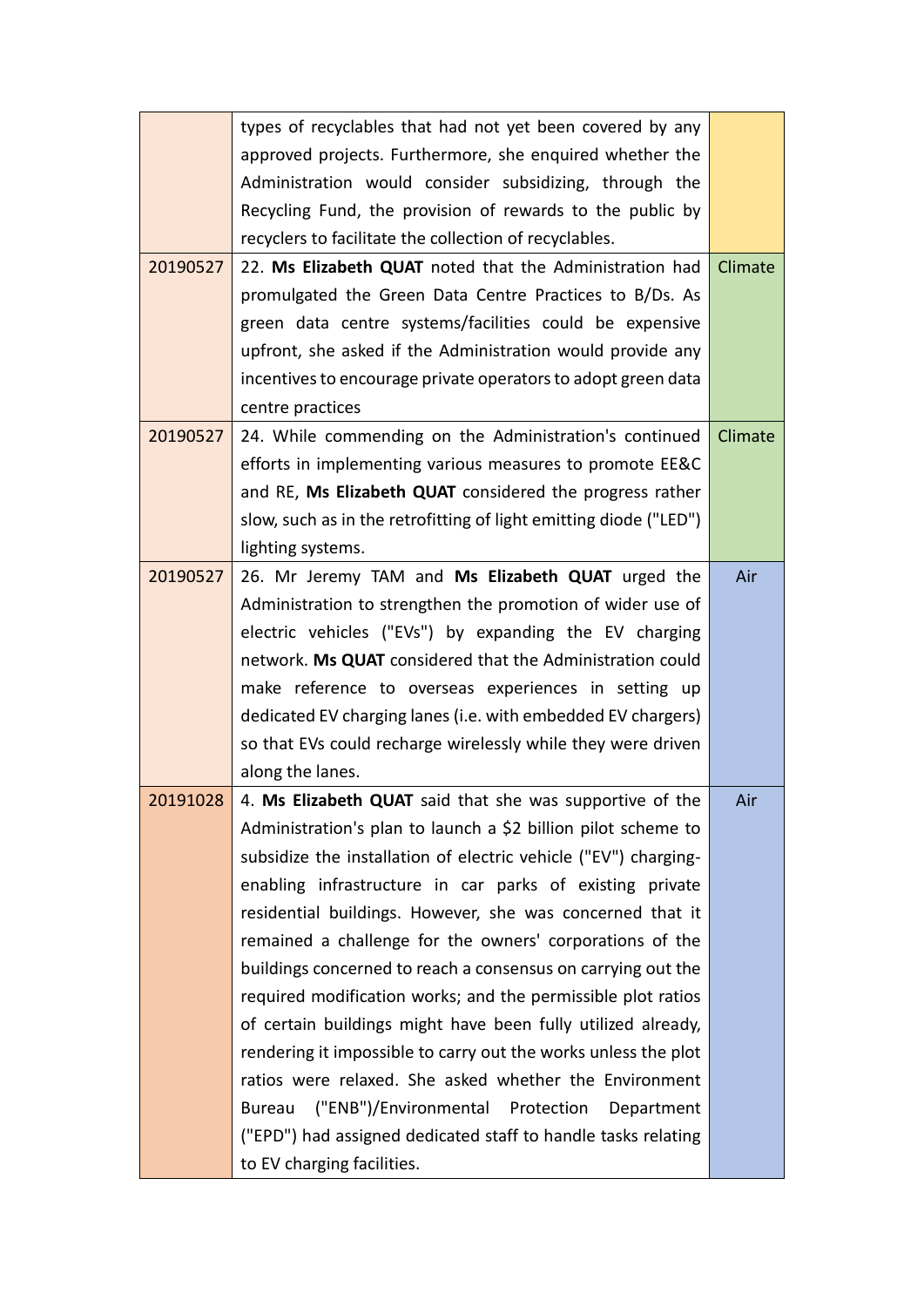| 20191028 | 9. Ms Elizabeth QUAT urged that the Administration should                                                              | Air         |
|----------|------------------------------------------------------------------------------------------------------------------------|-------------|
|          | enhance the network of public charging facilities for EVs, and                                                         |             |
|          | install quick EV chargers for public use in government                                                                 |             |
|          | premises.                                                                                                              |             |
| 20191028 | 12. Ms Elizabeth QUAT opined that the Administration's                                                                 | Air         |
|          | policies on promoting the use of EVs were ambiguous. She                                                               |             |
|          | suggested that a higher first registration tax ("FRT")                                                                 |             |
|          | concession be offered for e-[private cars (PCs)], so that                                                              |             |
|          | prospective buyers would have a stronger incentive to choose                                                           |             |
|          | e-PCs instead of conventional PCs.                                                                                     |             |
| 20191028 | 24. Members noted that the Administration currently                                                                    | Waste       |
|          | planned to introduce only voluntary measures to reduce the                                                             |             |
|          | use of plastic packaging materials and single-use plastic items                                                        |             |
|          | as well as phase out products containing microbeads. Ms                                                                |             |
|          | Elizabeth QUAT expressed doubts about the effectiveness of                                                             |             |
|          | voluntary measures in influencing producers/suppliers'                                                                 |             |
|          | business decisions and changing consumer behaviours. She                                                               |             |
|          | and Mr HUI Chi-fung asked about the timetable for                                                                      |             |
|          | introducing mandatory schemes for reducing waste plastics.                                                             |             |
| 20191028 | 44. Ms Elizabeth QUAT called on the Administration to                                                                  | Climate     |
|          | strengthen its efforts in mitigating climate change. She                                                               |             |
|          | considered that the Administration should more proactively                                                             |             |
|          | promote the development of renewable energy ("RE") and                                                                 |             |
|          | encourage the public to reduce electricity consumption.                                                                |             |
| 20191028 | 49. Ms Elizabeth QUAT asked whether new measures would                                                                 | Climate     |
|          | be implemented to facilitate the adoption of "sponge city"                                                             |             |
|          | urban planning and development practices.                                                                              |             |
| 20191028 | 56. Ms Elizabeth QUAT and Mr HUI Chi-fung enquired about                                                               | <b>Misc</b> |
|          | the latest development in respect of controlling nuisance                                                              |             |
|          | caused by external lighting, and the timetable for controlling                                                         |             |
|          | light pollution through legislative means.                                                                             |             |
| 20191216 | 7. Mr Frankie YICK and Ms Elizabeth QUAT said that they                                                                | Air         |
|          | supported the general direction of the Administration's                                                                |             |
|          |                                                                                                                        |             |
|          | strategy for improving air quality.                                                                                    |             |
| 20191216 | 13. Mr Frankie YICK and Ms Elizabeth QUAT expressed                                                                    | Air         |
|          | support for the introduction of a pilot scheme on new energy                                                           |             |
|          | ferries, and asked about other new measures to be launched<br>for reducing marine emissions. As it was technically and |             |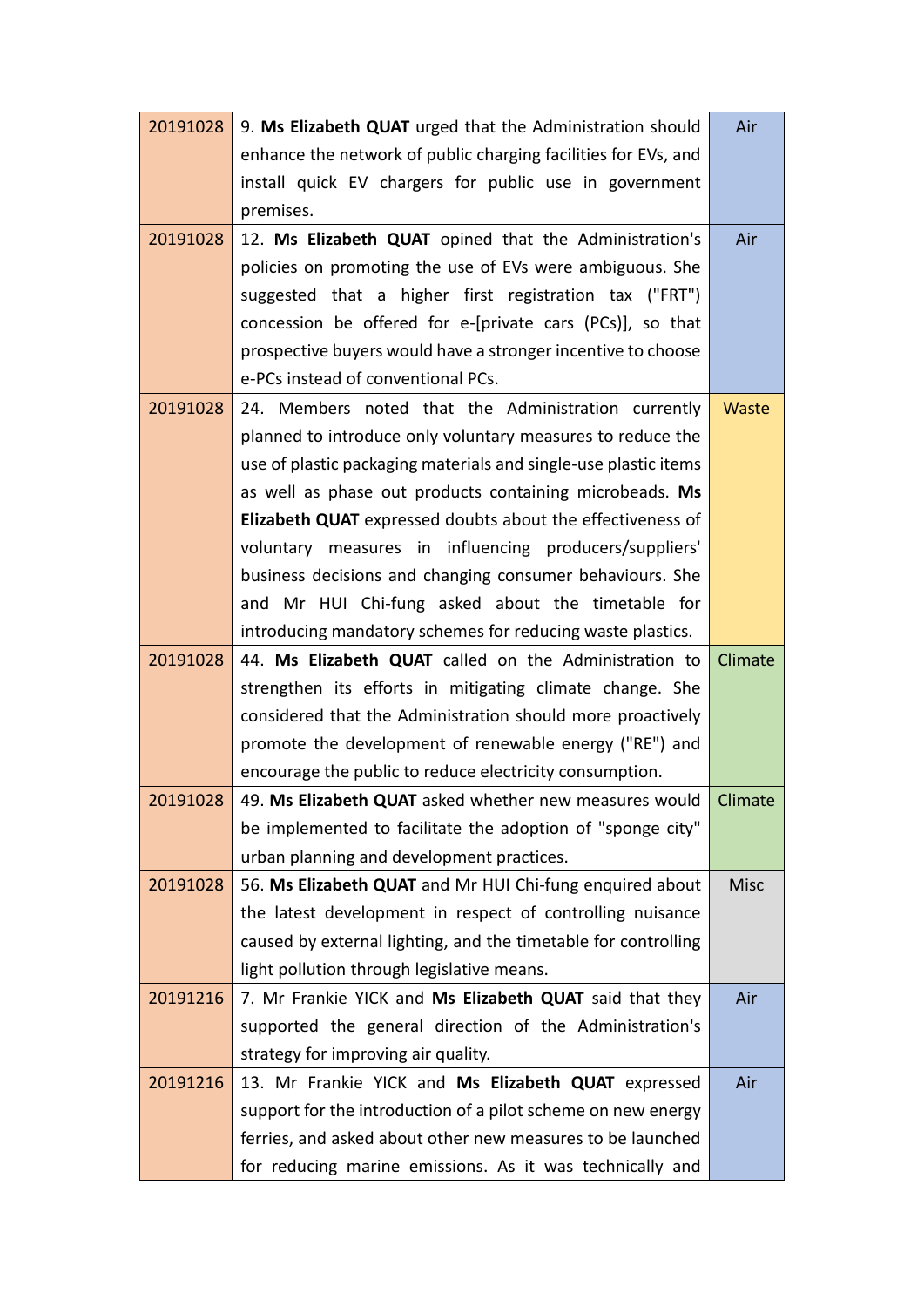|          | financially difficult for small-scale operators of local vessels |     |
|----------|------------------------------------------------------------------|-----|
|          | (such as work boats and fishing vessels) to upgrade the          |     |
|          | engines of such vessels, and the operators might not be          |     |
|          | eligible for funding support under the Pilot Green Transport     |     |
|          | Fund ("PGTF"), the two members considered that the               |     |
|          | Administration should explore ways to assist the operators in    |     |
|          | improving the environmental performance of their vessels.        |     |
|          | Ms QUAT added that the Democratic Alliance for the               |     |
|          | Betterment and Progress of Hong Kong ("DAB") had                 |     |
|          | suggested the introduction of a new subsidy scheme for the       |     |
|          | purpose.                                                         |     |
| 20191216 | 19. Ms Elizabeth QUAT suggested that the Administration          | Air |
|          | should explore with the Guangdong authorities the                |     |
|          | establishment of a unified mechanism for disseminating           |     |
|          | forewarning information about regional air pollution and         |     |
|          | related health risks.                                            |     |
| 20191216 | 42. Ms Elizabeth QUAT said that DAB had all along been           | Air |
|          | supportive of the implementation of strong measures to           |     |
|          | promote the adoption of EVs, and advocated the provision of      |     |
|          | more incentives and ancillary facilities to further encourage    |     |
|          | the switch to EVs.                                               |     |
| 20191216 | 45. Ms Elizabeth QUAT and the Chairman considered that the       | Air |
|          | Administration should take quicker actions to improve the        |     |
|          | environmental performance of public transport vehicles,          |     |
|          | especially if the technologies and/or methods to be adopted      |     |
|          | had been proven in other places; and a timetable should be       |     |
|          | set for the replacement of diesel franchised buses with          |     |
|          | electric buses.                                                  |     |
| 20191216 | 47. Ms Elizabeth QUAT expressed dissatisfaction that the         | Air |
|          | ventilation and air quality of some semi-confined public         |     |
|          | transport interchanges ("PTIs") (e.g. those in Lam Tin and       |     |
|          | Kwan O) had remained poor even though<br>Tseung                  |     |
|          | improvement works had been carried out following public          |     |
|          | complaints. She asked how the Administration would tackle        |     |
|          | the problem and questioned whether the Practice Note for         |     |
|          | Persons - Control of Air Pollution<br>Professional<br>in         |     |
|          | SemiConfined Public Transport Interchanges ("the Practice        |     |
|          | Note") issued by EPD was still up to date. She also urged the    |     |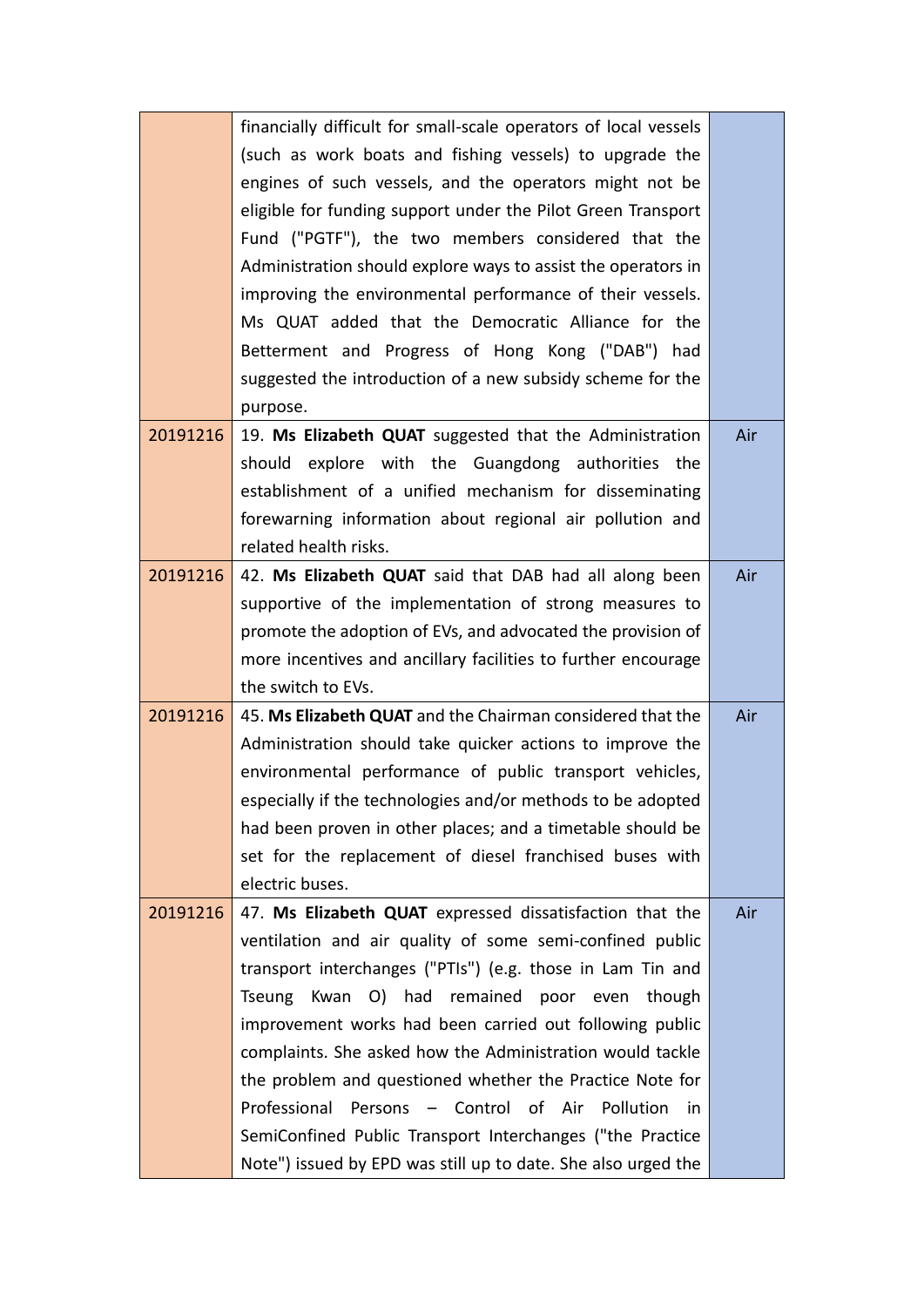|          | Administration to enhance the air quality of sheltered waiting |     |  |  |  |  |
|----------|----------------------------------------------------------------|-----|--|--|--|--|
|          | areas erected by franchised bus companies on roadsides.        |     |  |  |  |  |
| 20200122 | 59. Mr Charles MOK and Ms Elizabeth QUAT opined that it        | Air |  |  |  |  |
|          | was imperative that the Administration set a target year for   |     |  |  |  |  |
|          | phasing out conventional vehicles powered by fossil fuels to   |     |  |  |  |  |
|          | guide policy measures on promoting the adoption of new         |     |  |  |  |  |
|          | energy vehicles (NEVs).                                        |     |  |  |  |  |
| 20200122 | 60. Ms Elizabeth QUAT further commented that the               | Air |  |  |  |  |
|          | Administration's policy on promoting the use of EVs had been   |     |  |  |  |  |
|          | inconsistent. To bolster business confidence in the local EV   |     |  |  |  |  |
|          | market and enhance transparency, she suggested that the        |     |  |  |  |  |
|          | Administration should formulate a long-term action plan with   |     |  |  |  |  |
|          | specific targets covering various aspects, such as the FRT     |     |  |  |  |  |
|          | concessions for EVs, charging facilities and electric public   |     |  |  |  |  |
|          | transport.                                                     |     |  |  |  |  |

Bills Committee on Conservation of Antarctic Marine Living Resources Bill

| 20181008 |    | 1. Dr Elizabeth QUAT's enquiries and the Administration's responses   |
|----------|----|-----------------------------------------------------------------------|
|          |    | on: (a) the number of new posts to be created respectively in the     |
|          |    | Agriculture, Fisheries and Conservation Department ("AFCD") and       |
|          |    | the Government Laboratory ("GL") to cope with the increase in         |
|          |    | workload arising from the implementation of the Conservation of       |
|          |    | Antarctic Marine Living Resources Ordinance ("the Ordinance"), as     |
|          |    | referred to in paragraph 4 of LC Paper No. CB(2)1976/17-18(01), if    |
|          |    | the Bill was passed; (b) the expertise required for the post holders; |
|          |    | and (c) the estimated staff cost and other expenses involved in       |
|          |    | providing the new services                                            |
|          | 2. | The Chairman and Dr QUAT considered that the Administration           |
|          |    | should critically assess the need for creating two teams of           |
|          |    | professional and technical staff (one each under AFCD and GL) to      |
|          |    | carry out the additional workload, since only a small number of       |
|          |    | fishing vessels carrying Antarctic marine living resources had        |
|          |    | entered Hong Kong waters in recent years.                             |
|          | 3. | Dr Elizabeth QUAT's enquiries and the Administration's responses      |
|          |    | on (a) the composition and membership of the Commission for the       |
|          |    | Conservation of Antarctic Marine Living Resources<br>("the            |
|          |    | Commission"); and (b) precedent cases of giving international         |
|          |    | organizations legal personality in Hong Kong.                         |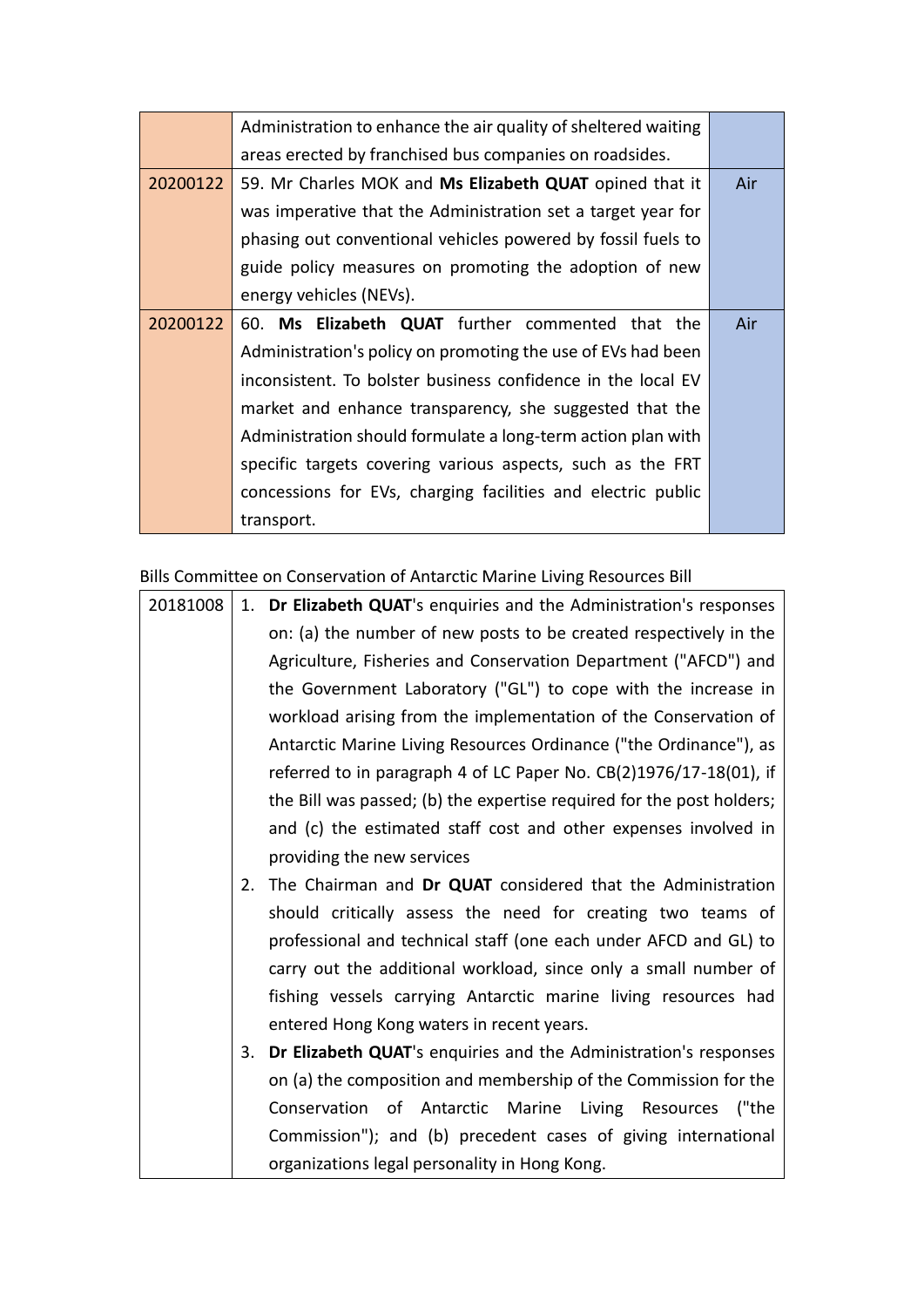| 4. Referring to the submission from the Jane Goodall Institute Hong |
|---------------------------------------------------------------------|
| Kong ("the Institute") (LC Paper No. CB(2)1988/17-18(01)), Dr QUAT  |
| requested the Administration to relay to the Commission the         |
| Institute's concern about the dangers of microplastics in Antarctic |
| waters and their adverse impacts on marine ecology and human        |
| health. In Dr QUAT's view, the Hong Kong Government should          |
| regulate the sale of products containing microplastics for the      |
| protection of marine ecology.                                       |

Bills Committee on Protection of Endangered Species of Animals and Plants (Amendment) Bill 2017

| 20170707 | 1. | Deputy Chairman said that there was already rumour circulating        |
|----------|----|-----------------------------------------------------------------------|
|          |    | overseas that the Government of the Hong Kong Special                 |
|          |    | Administrative Region would compensate ivory traders for              |
|          |    | cancelling their PLs. It was important for the Administration to step |
|          |    | up enforcement against illegal smuggling, especially during the       |
|          |    | grace period. She was against Hong Kong compensating ivory            |
|          |    | traders because it would set a very bad precedent for the             |
|          |    | international community.                                              |
| 20170906 | 2. | Deputy Chairman said that the Democratic Alliance for the             |
|          |    | Betterment and Progress of Hong Kong fully supported the              |
|          |    | legislative proposal, and opposed to any form of compensation to      |
|          |    | the traders. She enquired about the situation of the import of        |
|          |    | European ivory into Hong Kong over the years.                         |
| 20171108 | 3. | Deputy Chairman said that determining the exact age and legality      |
|          |    | of a piece of ivory required expensive hi-tech radiocarbon dating     |
|          |    | analysis and there was no technology for the detection of illegal     |
|          |    | ivory that was 100% foolproof. As long as there was a legal ivory     |
|          |    | market, illegal trade in ivory would be perpetuated, and legislation  |
|          |    | on a total ban on ivory trade would be the only way to protect the    |
|          |    | endangered elephants.                                                 |
| 20171129 | 4. | The Deputy Chairman enquired how one might prove that ivory           |
|          |    | specimens in his/her possession were personal or household            |
|          |    | effects when he/she emigrated to another country.                     |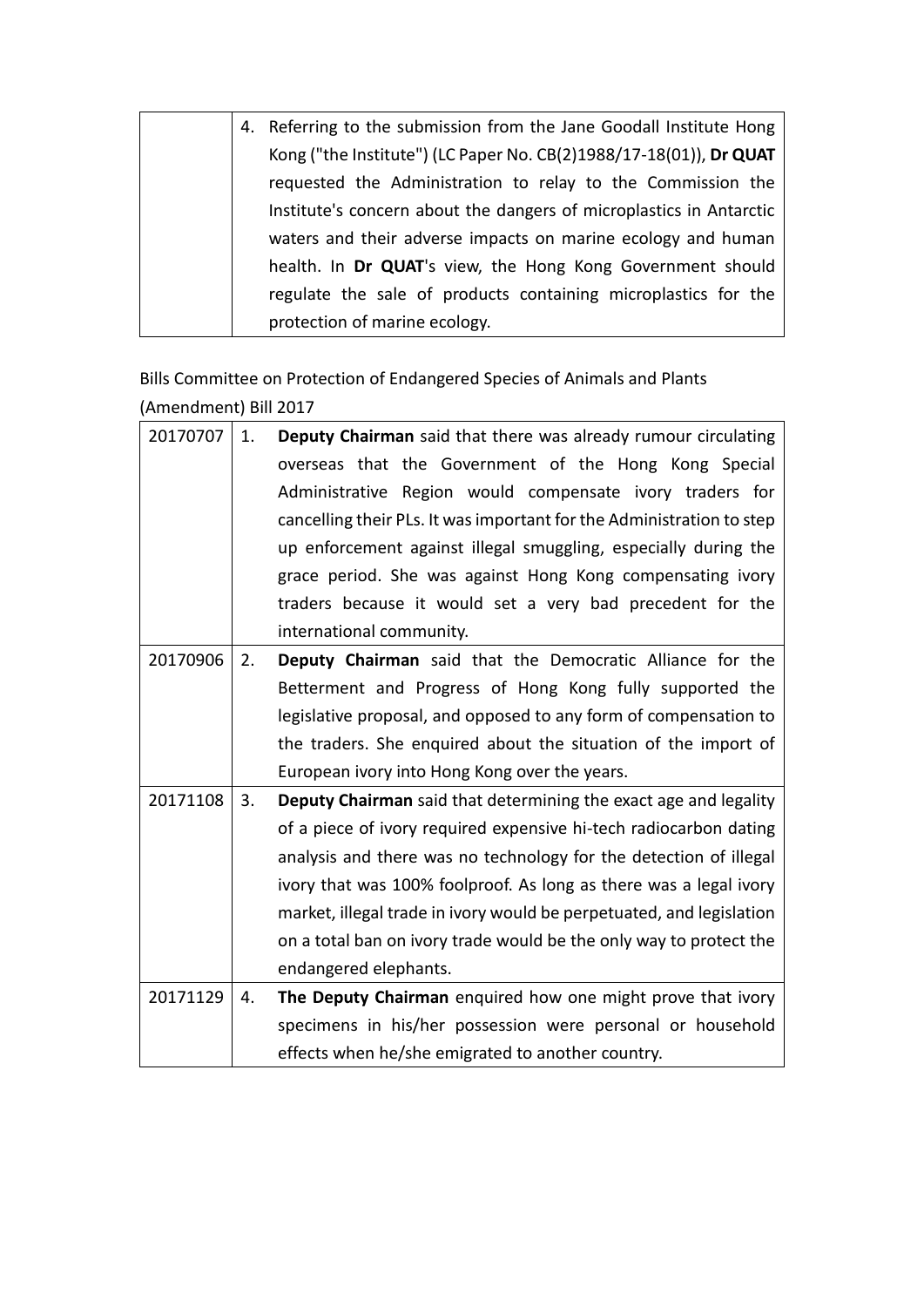Bills Committee on Waste Disposal (Charging for Municipal Solid Waste) (Amendment) Bill 2018

| 20181205 | 1. | Dr QUAT considered that the proposed charging levels were             |
|----------|----|-----------------------------------------------------------------------|
|          |    | generally acceptable to members of the public. She opined that        |
|          |    | the Administration should provide more information on the             |
|          |    | following issues:                                                     |
|          |    | (a) how it would enforce the proposed charging scheme and             |
|          |    | prevent aggravation of fly-tipping, and the manpower resources        |
|          |    | required for the purpose;                                             |
|          |    | (b) its enhanced support for recycling, and whether there would       |
|          |    | be sufficient outlets for the increased amount of recyclables         |
|          |    | collected as a result of the proposed implementation of MSW           |
|          |    | charging;                                                             |
|          |    | (c) details of the pilot scheme on the application of RVMs for        |
|          |    | recycling of plastic beverage containers, including the number of     |
|          |    | RVMs to be installed, outlets for the collected containers and the    |
|          |    | amount of rebate to be provided for each container;                   |
|          |    | (d) the estimated amount of additional recurrent resources to be      |
|          |    | allocated to each of the proposed complementary measures; and         |
|          |    | (e) whether it would explore the wider use of new technologies        |
|          |    | such as RFID and geographic information systems to facilitate the     |
|          |    | proposed implementation and enforcement of MSW charging, and          |
|          |    | promote the development of a "Smart City" at the same time.           |
| 20190107 | 2. | Dr QUAT said that the Democratic Alliance for the Betterment and      |
|          |    | Progress of Hong Kong supported in principle the adoption of          |
|          |    | better waste management methods and the "polluter pays"               |
|          |    | principle, but was concerned about the implementation details of      |
|          |    | the proposed charging scheme. In particular, she expressed            |
|          |    | concerns on the following: (a) there were insufficient recycling      |
|          |    | facilities to complement the implementation of the proposed           |
|          |    | charging scheme; (b) potential aggravation of fly-tipping of          |
|          |    | domestic waste and food waste, which could cause serious              |
|          |    | environmental hygiene problems; and (c) workload of frontline         |
|          |    | cleaning staff.                                                       |
| 20190326 | 3. | Dr QUAT expressed disappointment about the persistent fly-            |
|          |    | tipping and rodent problems at certain black spots. A case in point   |
|          |    | was the refuse collection point ("RCP") at Tai Shui Hang Village. She |
|          |    | pointed out that according to some staff members of the Food and      |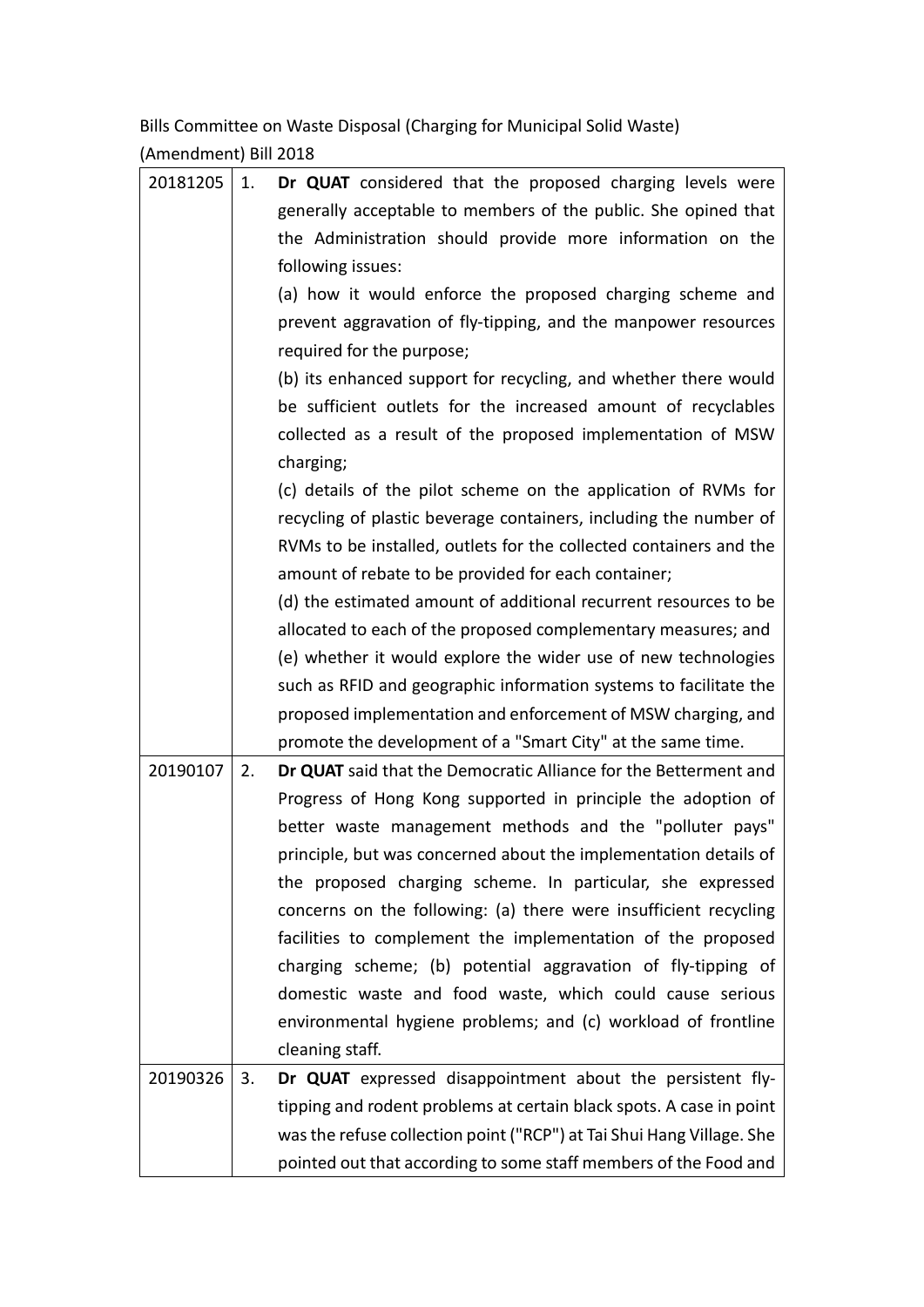|          |    | Environmental Hygiene Department ("FEHD"), the existing              |
|----------|----|----------------------------------------------------------------------|
|          |    | surveillance camera system outside the said RCP was installed by     |
|          |    | the Environmental Protection Department ("EPD"), and FEHD did        |
|          |    | not have direct access to the information obtained by the system.    |
|          |    | Besides, FEHD planned to apply for funding for the installation of   |
|          |    | its own surveillance camera system at the same black spot. The       |
|          |    | above appeared to indicate insufficient cooperation between EPD      |
|          |    | and FEHD and a duplication of resources.                             |
|          | 4. | Dr QUAT considered that the Administration should use artificial     |
|          |    | intelligence to enable round-the-clock monitoring of fly-tipping     |
|          |    | black spots and improve enforcement efficiency.                      |
|          | 5. | Dr QUAT requested the Administration to provide in writing the       |
|          |    | details of interdepartmental cooperation on enforcement against      |
|          |    | fly-tipping activities, including the existing cooperation mechanism |
|          |    | and new measures to be implemented in tandem with the launch         |
|          |    | of the proposed charging scheme (if the Bill was passed); and to     |
|          |    | explain whether it would consider developing a platform for real-    |
|          |    | time sharing of intelligence obtained from surveillance systems      |
|          |    | among relevant government departments (such as EPD and FEHD)         |
|          |    | to facilitate enforcement actions; if not, the reasons for that.     |
| 20190415 | 6. | Dr QUAT sought elaboration on (a) how the use of surveillance        |
|          |    | camera systems could facilitate enforcement against illegal waste    |
|          |    | disposal, (b) coordination between EPD and FEHD in combating fly-    |
|          |    | tipping of C&D waste and household waste, and (c) the respective     |
|          |    | numbers of surveillance camera systems installed/to be installed     |
|          |    | by EPD and FEHD.                                                     |
|          | 7. | Dr QUAT and the Deputy Chairman requested the Administration         |
|          |    | to explain in writing why FEHD was planning to install its own       |
|          |    | surveillance camera system near the RCP at Tai Shui Hang Village     |
|          |    | (which was a fly-tipping black spot), even though EPD had already    |
|          |    | installed a surveillance camera system at the same location.         |
| 20190430 | 8. | Dr QUAT asked how the Administration would tackle the following      |
|          |    | problems in relation to waste separation and recovery: (a)           |
|          |    | insufficient public knowledge in distinguishing recyclables from     |
|          |    | other waste; and (b) insufficient space for waste separation in      |
|          |    | common households.                                                   |
|          | 9. | Dr QUAT asked how the outreaching teams would establish              |
|          |    | effective communication channels with residents in villages and      |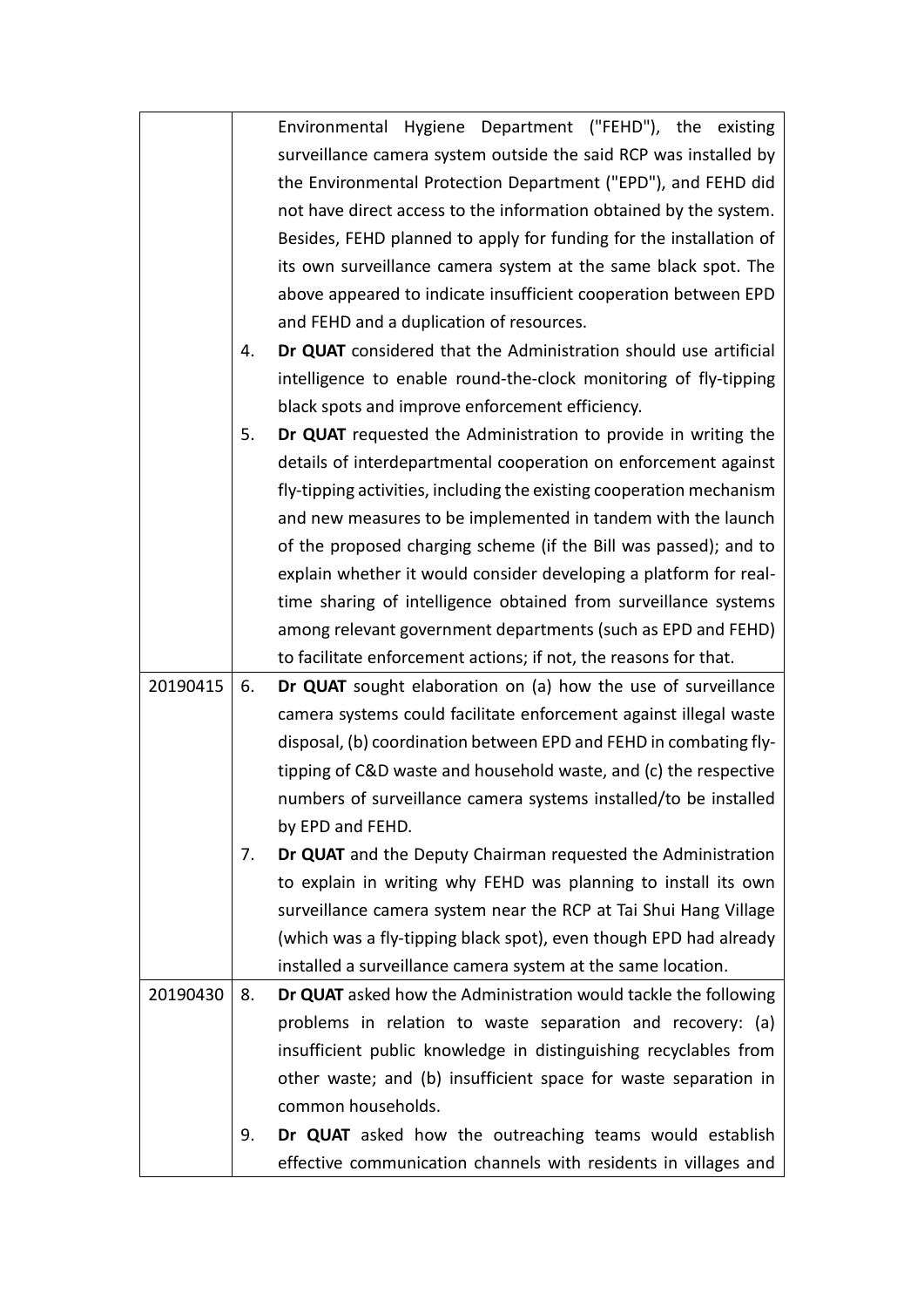|          |     | buildings without owners' corporations, so as to promote waste          |
|----------|-----|-------------------------------------------------------------------------|
|          |     | reduction and recycling in those places.                                |
|          | 10. | <b>Dr QUAT</b> asked about the existing arrangements for the provision  |
|          |     | of free waste separation bins to residential buildings/housing          |
|          |     | estates and villages, and how the Administration would promote          |
|          |     | resource recovery in villages.                                          |
|          |     | 11. Dr QUAT sought elaboration on the types of waste separation bins    |
|          |     | that the Government provided without any charge or subsidized           |
|          |     | the cost of setting them up in residential premises to facilitate       |
|          |     | waste separation at source and resource recovery.                       |
|          |     | 12. Dr QUAT suggested that the Administration should consider           |
|          |     | providing portable equipment (such as hanging bags that could be        |
|          |     | hung on a wall or door) to the public for free to facilitate separation |
|          |     | and recovery of household waste with reference to South Korea's         |
|          |     | practice.                                                               |
|          | 13. | Dr QUAT pointed out that some light-weight household articles,          |
|          |     | such as a mop with a long handle, could not be wrapped into any         |
|          |     | DB that would be available for sale to the general public (if the Bill  |
|          |     | was passed), and there might not be any recycling outlet for such       |
|          |     | articles. Under the proposed charging mechanism, all oversized          |
|          |     | waste would be subject to a uniform charging rate of \$11 per           |
|          |     | article through the use of pre-paid DLs. She expressed concern that     |
|          |     | some members of the public might consider the proposed charging         |
|          |     | rate out of proportion for those light-weight household articles        |
|          |     | that were to be discarded, and hence be unwilling to comply with        |
|          |     | the requirement of using DLs.                                           |
|          | 14. | Mr CHENG echoed Dr Elizabeth QUAT's concern about the                   |
|          |     | potential fly-tipping problems arising from the proposed uniform        |
|          |     | charging rate for oversized waste. He added that it might be            |
|          |     | impracticable for common households to break certain articles           |
|          |     | into smaller pieces for putting them into DBs.                          |
| 20190507 | 15. | Dr QUAT relayed the concerns of non-governmental organizations          |
|          |     | ("NGOs") that were operating collection points under the                |
|          |     | Community Recycling Network ("CRN")<br>about<br>the<br>(a)              |
|          |     | administrative burden arising from the complicated application          |
|          |     | procedure of the Environment and Conservation Fund ("ECF") and          |
|          |     | the post-approval reporting requirements; (b) cash flow problems        |
|          |     | due to deferred payments/reimbursements from ECF; and (c)               |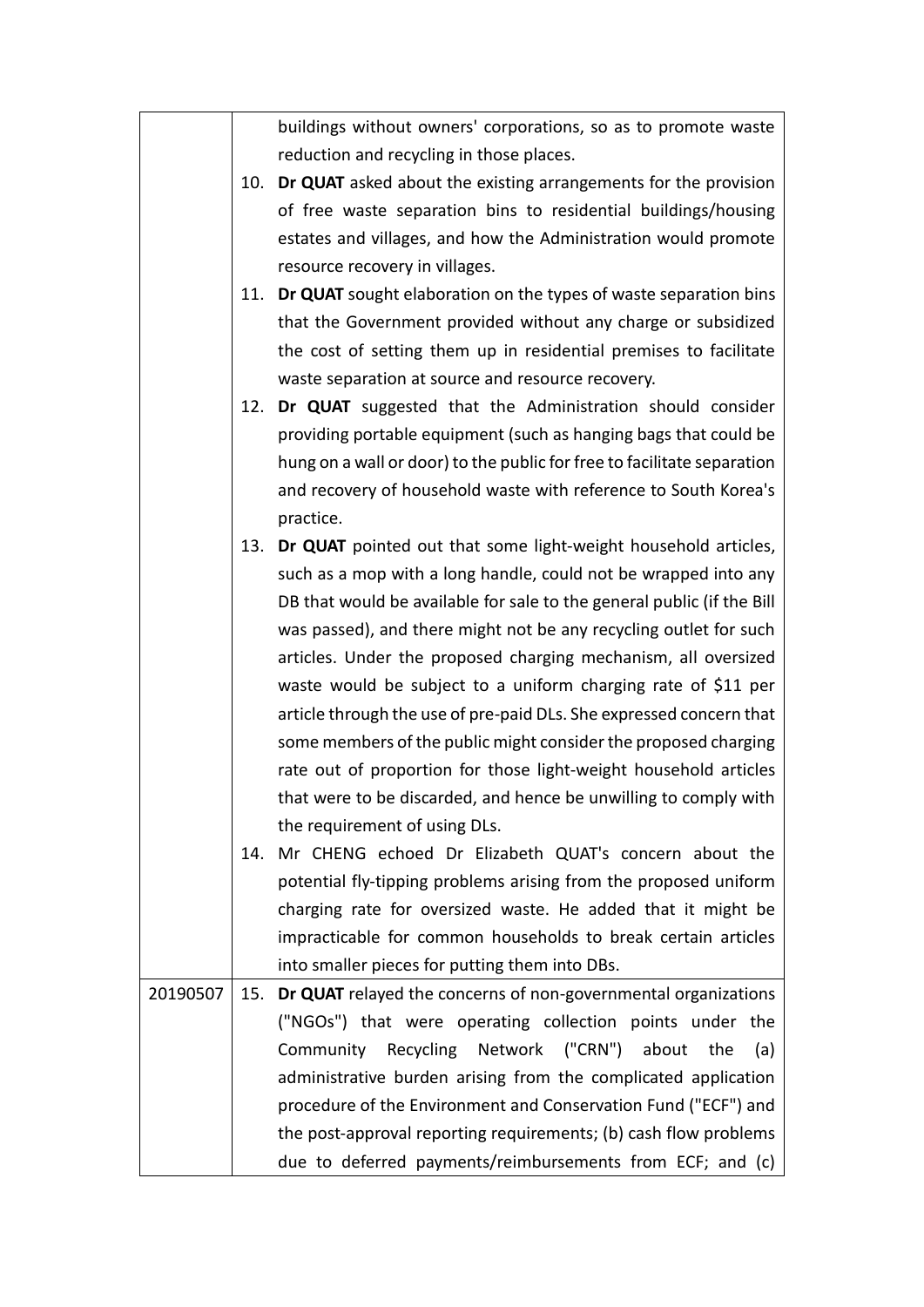|          |     | uncertainties about the continuation of funding support due to the<br>time-limited nature of ECF projects. She and Mr CHENG raised the |
|----------|-----|----------------------------------------------------------------------------------------------------------------------------------------|
|          |     | following questions:                                                                                                                   |
|          |     | (a) how many districts were currently covered by CRN, whether the                                                                      |
|          |     | Administration had plans to expand CRN's coverage, and how the                                                                         |
|          |     | Administration evaluated the performance of the Community                                                                              |
|          |     | Recycling Centres ("CRCs") and Community Recycling Vehicles                                                                            |
|          |     | ("CRVs") funded by ECF; and                                                                                                            |
|          |     | (b) details of new measures to support NGOs involved in CRN with                                                                       |
|          |     | a view to enhancing CRN's effectiveness in promoting waste                                                                             |
|          |     | reduction and recycling.                                                                                                               |
|          | 16. | Dr QUAT and Mr CHENG raised the following views and questions:                                                                         |
|          |     | (a) NGOs currently operating CRCs had put much efforts in                                                                              |
|          |     | establishing collaboration and communication networks with                                                                             |
|          |     | stakeholders in their respective services areas, and should be given                                                                   |
|          |     | priority to maintain the CRCs' operations after the regularization                                                                     |
|          |     | of funding support;                                                                                                                    |
|          |     | (b) the tendering procedure for the CRC contracts after the                                                                            |
|          |     | regularization efforts might create additional administrative                                                                          |
|          |     | burden on these NGOs;                                                                                                                  |
|          |     | (c) the Administration should increase funding support for CRCs                                                                        |
|          |     | with a view to expanding their scales and coverage as well as                                                                          |
|          |     | upgrading their service quality;                                                                                                       |
|          |     | (d) whether the tenders for the CRC contracts would be assessed                                                                        |
|          |     | based on the "lowest bid wins" principle only; and                                                                                     |
|          |     | (e) whether performance targets/indicators would be set for CRN.                                                                       |
|          | 17. | Dr QUAT requested the Administration to provide supplementary                                                                          |
|          |     | information on: (a) the specific measures to be implemented to                                                                         |
|          |     | strengthen support for CRCs currently operated by NGOs, with a                                                                         |
|          |     | view to expanding the scale and upgrading the service quality of                                                                       |
|          |     | these CRCs; (b) the detailed plan for the regularization of funding                                                                    |
|          |     | support for CRCs; and (c) whether and how the Administration                                                                           |
|          |     | would ensure that the NGOs that had been operating CRCs would                                                                          |
|          |     | be given priority to maintain the CRCs' operations and would not                                                                       |
|          |     | be crowded out by more resource-rich private operators after the                                                                       |
|          |     | said regularization efforts.                                                                                                           |
| 20190520 | 18. | Dr QUAT enquired about the Administration's plan for the                                                                               |
|          |     | application of new technologies in the surveillance camera                                                                             |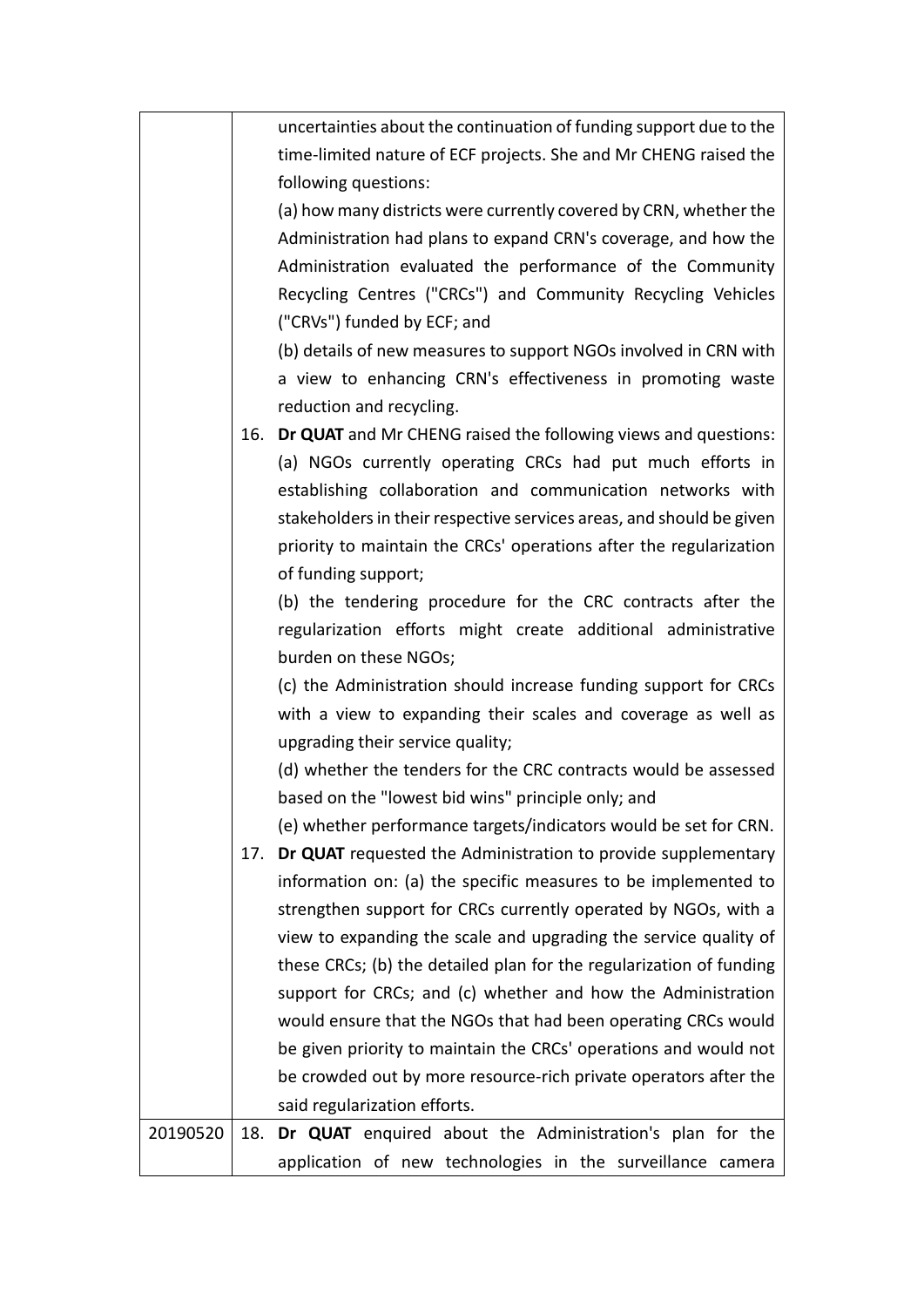|          |     | systems used for combating fly-tipping activities.                   |
|----------|-----|----------------------------------------------------------------------|
|          |     | 19. The Deputy Chairman, Dr QUAT, Mr CHEUNG, Mr CHENG and Mr         |
|          |     | OR raised the following views and questions in respect of the use    |
|          |     | of surveillance camera systems:                                      |
|          |     | (a) the Administration should provide information as follows: (i)    |
|          |     | the numbers of surveillance cameras installed/to be installed by     |
|          |     | EPD and FEHD respectively, and (ii) relevant statistics to           |
|          |     | demonstrate the effectiveness of the surveillance camera systems     |
|          |     | in deterring fly-tipping activities;                                 |
|          |     | (b) given that there were many fly-tipping black spots across the    |
|          |     | territory, and fly-tipping activities could be shifted to locations  |
|          |     | where surveillance camera systems were not installed, how the        |
|          |     | Administration would ensure that the surveillance cameras it         |
|          |     | deployed would provide sufficient coverage, including whether        |
|          |     | surveillance cameras with mobility features would be introduced      |
|          |     | for efficient redeployment if and when necessary; and                |
|          |     | (c) how the Administration would tackle the fly-tipping problem at   |
|          |     | a black spot if relevant stakeholders raised objection to the        |
|          |     | installation of a surveillance camera system at the location.        |
| 20191218 | 20. | As the implementation of the Construction Waste Disposal             |
|          |     | Charging Scheme ("CWDCS") had given rise to fly-tipping              |
|          |     | problems, and the proposed MSW charging scheme would have an         |
|          |     | even larger scope of application compared to that of CWDCS, the      |
|          |     | Deputy Chairman and Ms QUAT expressed concern about the              |
|          |     | potential aggravation of fly-tipping problems due to the launch of   |
|          |     | MSW charging (if the Waste Disposal (Charging for Municipal Solid    |
|          |     | Waste) (Amendment) Bill 2018 ("the Bill") was passed).               |
|          | 21. | The Deputy Chairman, Mr YICK and Ms QUAT expressed the               |
|          |     | following views and concerns:                                        |
|          |     | (a) the Administration might need to consider upgrading the          |
|          |     | surveillance camera systems at fly-tipping black spots, so that they |
|          |     | could more clearly capture the appearances of fly-tippers to         |
|          |     | facilitate prosecution actions;                                      |
|          |     | (b) EPD should make reference to the operation of surveillance       |
|          |     | camera systems installed at public places by other government        |
|          |     | departments (such as the Hong Kong Police Force), with a view to     |
|          |     | enhancing its own systems; and                                       |
|          |     | (c) the effectiveness of the Administration's enforcement actions    |